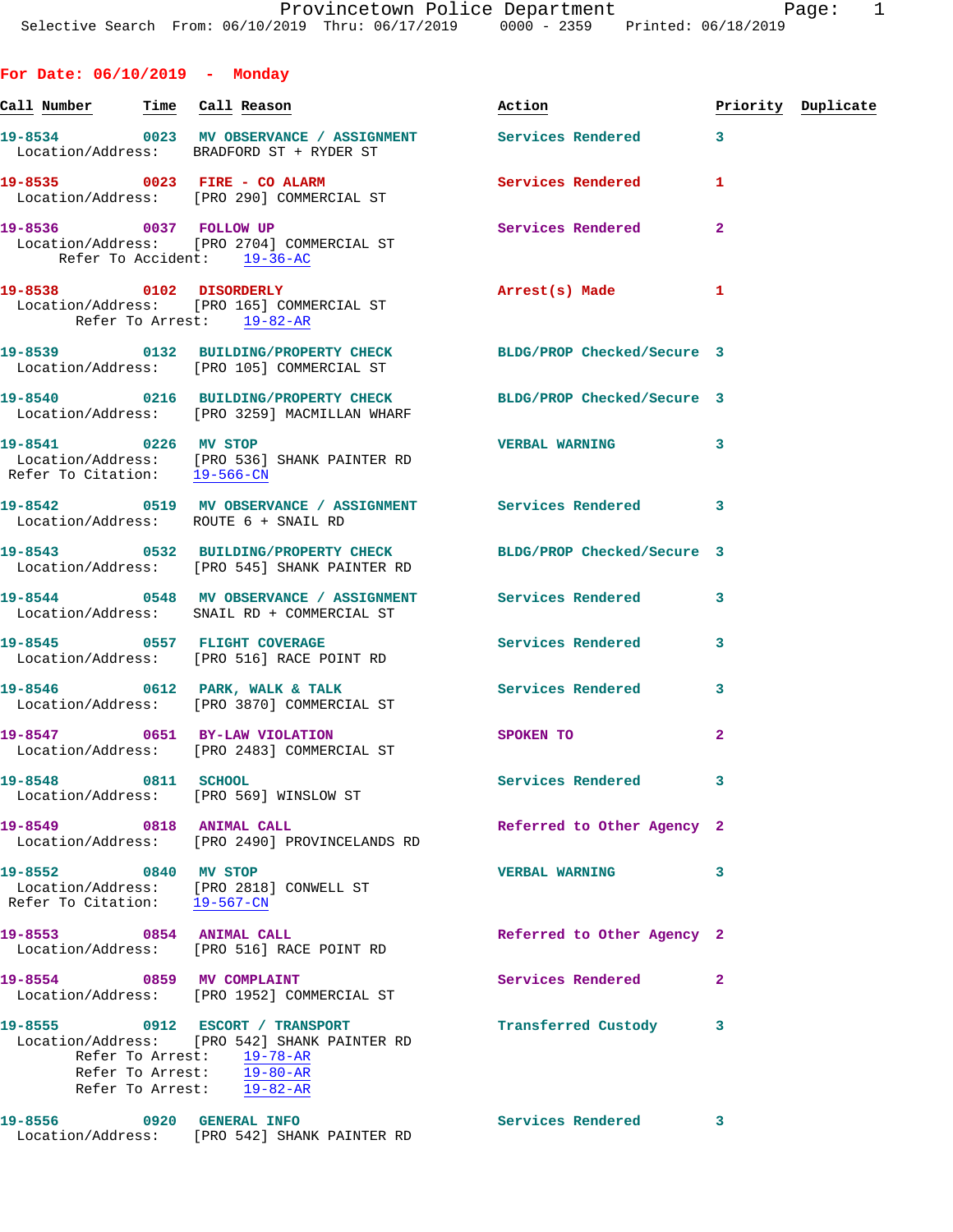Selective Search From: 06/10/2019 Thru: 06/17/2019 0000 - 2359 Printed: 06/18/2019

| 19-8557 1001 MV STOP                                  | Location/Address: [PRO 32] BRADFORD ST<br>Refer To Citation: 19-568-CN                                     | <b>VERBAL WARNING</b>         | 3              |  |
|-------------------------------------------------------|------------------------------------------------------------------------------------------------------------|-------------------------------|----------------|--|
| 19-8559 1057 FOLLOW UP<br>Refer To Accident: 19-34-AC | Location/Address: [PRO 542] SHANK PAINTER RD                                                               | SPOKEN TO                     | $\mathbf{2}$   |  |
|                                                       | 19-8560 1107 911 - GENERAL<br>Location/Address: [PRO 106] COMMERCIAL ST                                    | SPOKEN TO                     | 1              |  |
|                                                       | 19-8561 1128 BUILDING/PROPERTY CHECK<br>Location/Address: [PRO 3033] COMMERCIAL ST                         | BLDG/PROP Checked/Secure 3    |                |  |
|                                                       | 19-8564 1143 PARKING COMPLAINT<br>Location/Address: [PRO 3456] RYDER ST EXT                                | Citation / Warning Issue 3    |                |  |
|                                                       | 19-8565 1202 COMPLAINT - GENERAL<br>Location/Address: [PRO 2000] COMMERCIAL ST                             | Referred to Other Agency 3    | $\sim$ 1       |  |
|                                                       | 19-8566 1218 MEDICAL EMERGENCY<br>Location/Address: [PRO 517] RACE POINT RD                                | Transported to Hospital 1     |                |  |
| 19-8567 1303 ALARM - FIRE                             | Location/Address: [PRO 106] COMMERCIAL ST                                                                  | False Alarm <b>Example 20</b> | 1              |  |
|                                                       | 19-8568 1357 MEDICAL EMERGENCY<br>Location/Address: [PRO 1638] COMMERCIAL ST                               | Transported to Hospital 1     |                |  |
|                                                       | 19-8569 1412 ASSIST DEPARTMENT / MUTUAL AID Services Rendered<br>Location/Address: [PRO 217] COMMERCIAL ST |                               | 3              |  |
|                                                       | 19-8570 1445 PARKING COMPLAINT<br>Location/Address: [PRO 555] TREMONT ST                                   | Citation / Warning Issue 3    |                |  |
|                                                       | 19-8572 1459 SERVICE CALL - POLICE<br>Location/Address: [PRO 569] WINSLOW ST                               | Services Rendered             | 3              |  |
|                                                       | 19-8573 1615 ANIMAL CALL<br>Location/Address: [PRO 2518] ROUTE 6                                           | Services Rendered             | $\overline{a}$ |  |
| 19-8574 1704 FOLLOW UP                                | Location/Address: [PRO 542] SHANK PAINTER RD                                                               | SPOKEN TO                     | 2              |  |
|                                                       | 19-8575 1708 LOST PROPERTY<br>Location/Address: [TRU] LEFT HANDED RD                                       | Services Rendered             | 3              |  |
| 19-8576 1819 MV COMPLAINT                             | Location/Address: [PRO 526] RYDER ST EXT                                                                   | SPOKEN TO                     | $\overline{a}$ |  |
|                                                       | 19-8577 1902 COMPLAINT - GENERAL<br>Location/Address: [PRO 2989] COMMERCIAL ST                             | SPOKEN TO                     | 3              |  |
|                                                       | 19-8578 1928 BUILDING/PROPERTY CHECK Services Rendered<br>Location/Address: [PRO 2483] COMMERCIAL ST       |                               | 3              |  |
| Location/Address: ROUTE 6 + SNAIL RD                  | 19-8580 1944 MV OBSERVANCE / ASSIGNMENT Services Rendered                                                  |                               | 3              |  |
|                                                       | 19-8581 1946 COMPLAINT - GENERAL<br>Location/Address: [PRO 2605] COMMERCIAL ST                             | SPOKEN TO                     | 3              |  |
| 19-8582 2021 MV STOP<br>Refer To Citation: 19-569-CN  | Location/Address: [PRO 1886] BRADFORD ST                                                                   | <b>VERBAL WARNING</b>         | 3              |  |
|                                                       | 19-8583 2112 BUILDING/PROPERTY CHECK Services Rendered<br>Location/Address: [PRO 3259] MACMILLAN WHARF     |                               | 3              |  |
|                                                       | 19-8584 2143 MEDICAL EMERGENCY                                                                             | Transported to Hospital 1     |                |  |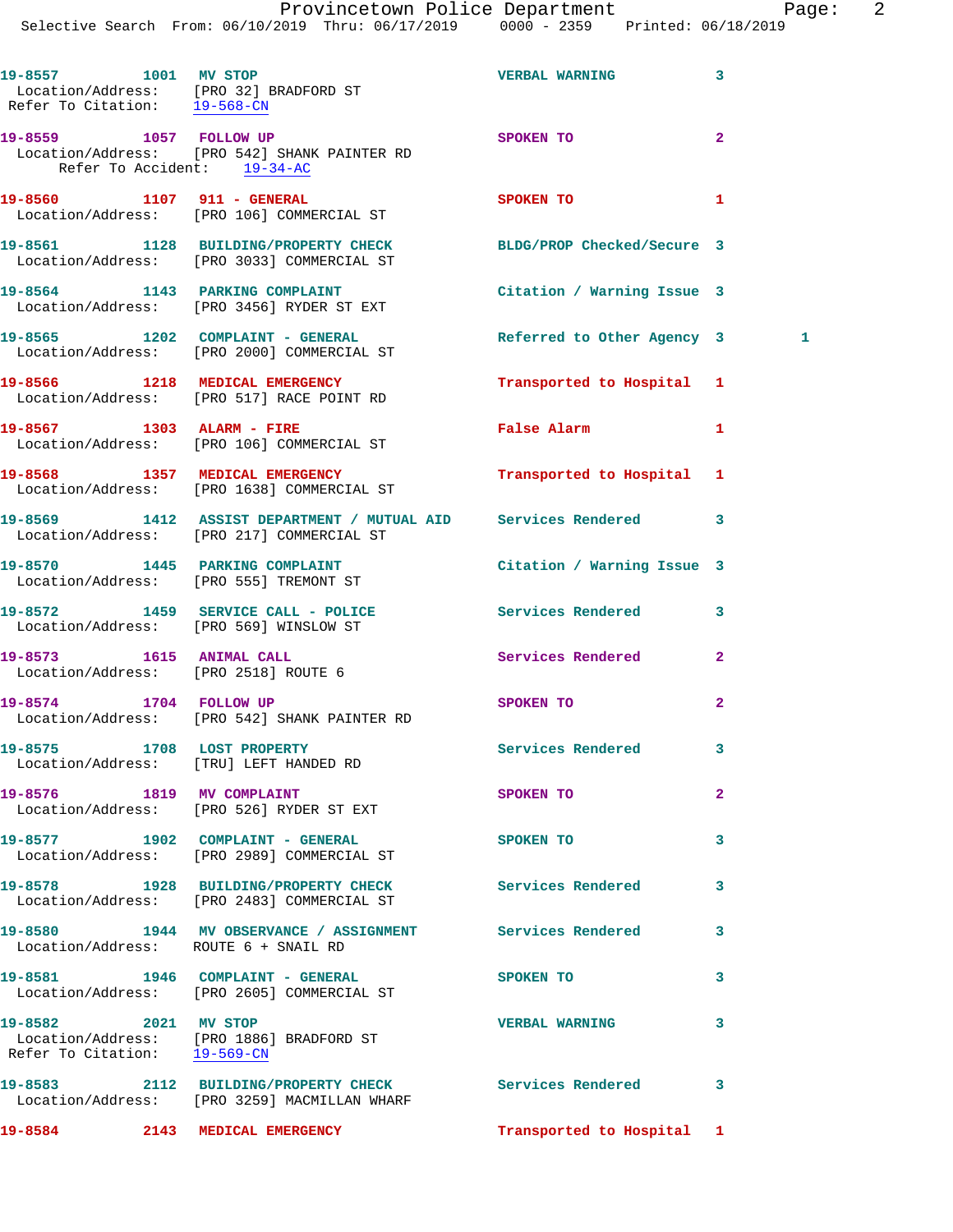|                                                                                       | Selective Search From: 06/10/2019 Thru: 06/17/2019 0000 - 2359 Printed: 06/18/2019                              |                       |              |
|---------------------------------------------------------------------------------------|-----------------------------------------------------------------------------------------------------------------|-----------------------|--------------|
|                                                                                       | Location/Address: [PRO 60] BRADFORD ST                                                                          |                       |              |
|                                                                                       | 19-8585 2205 BUILDING/PROPERTY CHECK BLDG/PROP Checked/Secure 3<br>Location/Address: [PRO 3033] COMMERCIAL ST   |                       |              |
|                                                                                       | 19-8586 2213 BUILDING/PROPERTY CHECK BLDG/PROP Checked/Secure 3<br>Location/Address: [PRO 175] COMMERCIAL ST    |                       |              |
|                                                                                       | 19-8587 2214 BUILDING/PROPERTY CHECK BLDG/PROP Checked/Secure 3<br>Location/Address: [PRO 182] COMMERCIAL ST    |                       |              |
|                                                                                       | 19-8588 2219 BUILDING/PROPERTY CHECK<br>Location/Address: [PRO 2540] RACE POINT RD                              | Services Rendered 3   |              |
|                                                                                       | 19-8589 2243 BUILDING/PROPERTY CHECK BLDG/PROP Checked/Secure 3<br>Location/Address: [PRO 1952] COMMERCIAL ST   |                       |              |
| 19-8590 2254 MV STOP<br>Refer To Citation: 19-570-CN                                  | Location/Address: COMMERCIAL ST + STANDISH ST                                                                   | <b>VERBAL WARNING</b> | $\mathbf{3}$ |
|                                                                                       | 19-8591 2258 BUILDING/PROPERTY CHECK BLDG/PROP Checked/Secure 3<br>Location/Address: [PRO 1638] COMMERCIAL ST   |                       |              |
|                                                                                       | 19-8592 2300 BUILDING/PROPERTY CHECK BLDG/PROP Checked/Secure 3<br>Location/Address: [PRO 182] COMMERCIAL ST    |                       |              |
|                                                                                       | 19-8593 2300 BUILDING/PROPERTY CHECK BLDG/PROP Checked/Secure 3<br>Location/Address: [PRO 175] COMMERCIAL ST    |                       |              |
|                                                                                       | 19-8594 2330 MV OBSERVANCE / ASSIGNMENT Services Rendered 3<br>Location/Address: HIGH POLE HILL + BRADFORD ST   |                       |              |
|                                                                                       | 19-8595 2354 MV OBSERVANCE / ASSIGNMENT Services Rendered<br>Location/Address: HOWLAND ST + BRADFORD ST         |                       | $\mathbf{3}$ |
| 19-8596 2355 MV STOP<br>Location/Address: BRADFORD ST<br>Refer To Citation: 19-571-CN |                                                                                                                 | <b>VERBAL WARNING</b> | 3            |
| For Date: $06/11/2019$ - Tuesday                                                      |                                                                                                                 |                       |              |
|                                                                                       | 19-8597 0009 BUILDING/PROPERTY CHECK BLDG/PROP Checked/Secure 3<br>Location/Address: [PRO 530] SHANK PAINTER RD |                       |              |
|                                                                                       | 19-8598 0014 BUILDING/PROPERTY CHECK Services Rendered<br>Location/Address: [PRO 2540] RACE POINT RD            |                       | 3            |
| 19-8599 0025 ASSIST CITIZEN<br>Location/Address: LAW ST                               |                                                                                                                 | Services Rendered     | $\mathbf{3}$ |
|                                                                                       | 19-8600 0038 MV OBSERVANCE / ASSIGNMENT Services Rendered<br>Location/Address: [PRO 94] BRADFORD ST             |                       | 3            |
| 19-8601 0105 ALARM - FIRE                                                             | Location/Address: [PRO 2649] NICKERSON ST                                                                       | False Alarm           | 1            |
|                                                                                       | 19-8602 0129 BUILDING/PROPERTY CHECK Services Rendered<br>Location/Address: [PRO 2898] JEROME SMITH RD          |                       | 3            |
|                                                                                       | 19-8603 0207 BUILDING/PROPERTY CHECK<br>Location/Address: [PRO 2206] PILGRIMS LANDING                           | Services Rendered     | 3            |
|                                                                                       | 19-8604 0217 BUILDING/PROPERTY CHECK<br>Location/Address: [PRO 564] BAYBERRY AVE                                | Services Rendered     | 3            |
| Location/Address: [PRO 3287] ROUTE 6                                                  | 19-8605 0225 BUILDING/PROPERTY CHECK BLDG/PROP Checked/Secure 3                                                 |                       |              |
|                                                                                       | 19-8606 6228 MV OBSERVANCE / ASSIGNMENT Services Rendered 3                                                     |                       |              |

Provincetown Police Department Fage: 3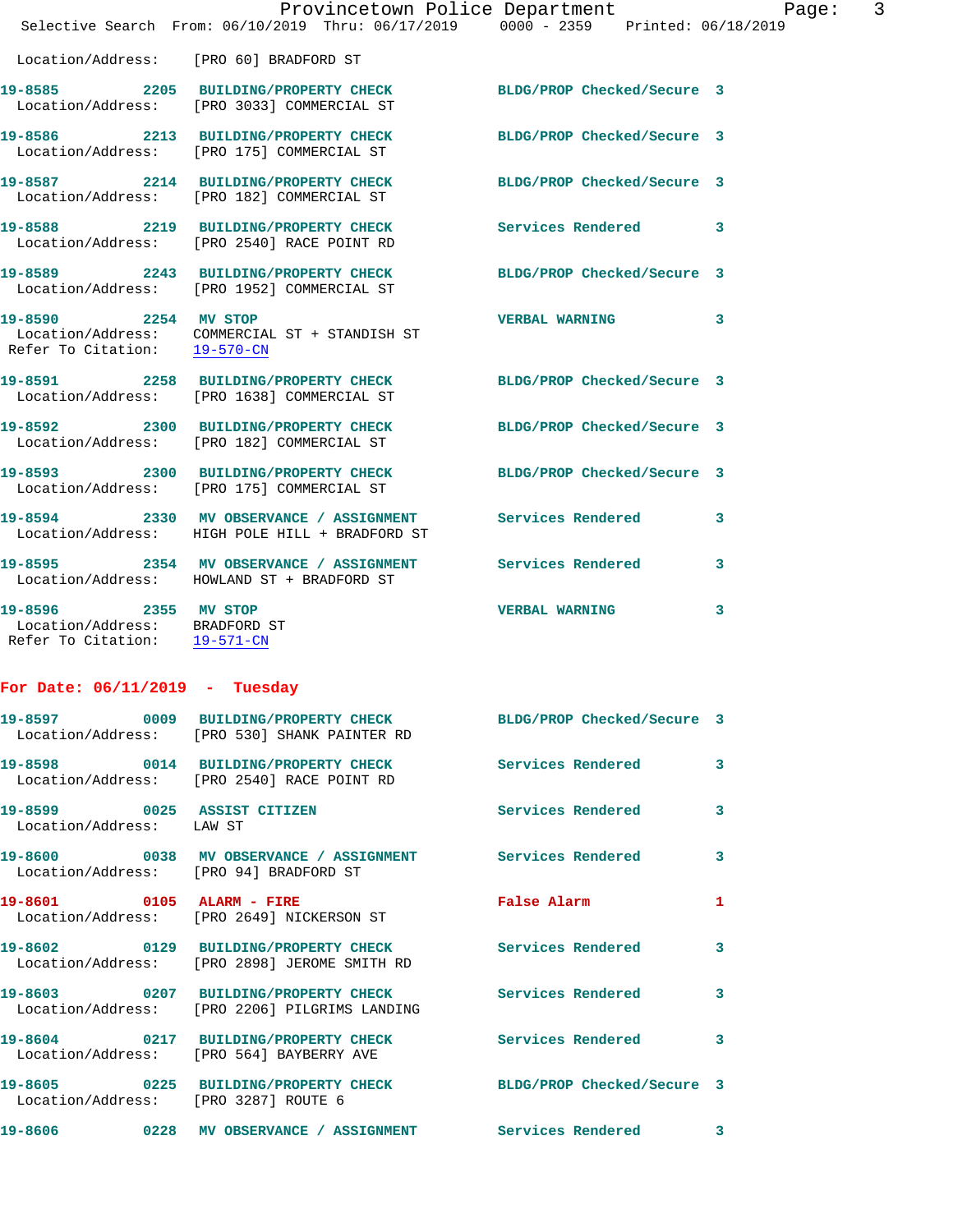|                                        | Provincetown Police Department Page: 4<br>Selective Search From: 06/10/2019 Thru: 06/17/2019   0000 - 2359   Printed: 06/18/2019 |                            |              |
|----------------------------------------|----------------------------------------------------------------------------------------------------------------------------------|----------------------------|--------------|
|                                        | Location/Address: [PRO 539] SHANK PAINTER RD                                                                                     |                            |              |
| Location/Address: ROUTE 6 + HOWLAND ST | 19-8607 0526 MV OBSERVANCE / ASSIGNMENT Services Rendered 3                                                                      |                            |              |
|                                        | 19-8608 0551 SERVICE CALL - POLICE<br>Location/Address: [PRO 516] RACE POINT RD                                                  | Services Rendered          | 3            |
|                                        | 19-8609 0554 MV OBSERVANCE / ASSIGNMENT Services Rendered 3<br>Location/Address: JEROME SMITH RD + SHANK PAINTER RD              |                            |              |
|                                        | 19-8611 0813 SERVICE CALL - POLICE<br>Location/Address: [PRO 569] WINSLOW ST                                                     | Services Rendered          | $\mathbf{3}$ |
|                                        | 19-8612 0825 PARKING COMPLAINT Services Rendered 3<br>Location/Address: BRADFORD ST + ANTHONY ST                                 |                            |              |
| Refer To Accident: 19-35-AC            | 19-8614 1130 MV COLLISION<br>Location/Address: [PRO 2493] BRADFORD ST                                                            | Vehicle Towed 1            |              |
|                                        | 19-8615 1153 PARKING COMPLAINT<br>Location/Address: [PRO 361] COMMERCIAL ST                                                      | Services Rendered 3        |              |
|                                        | 19-8616 1232 ANIMAL CALL<br>Location/Address: [PRO 1050] PILGRIM HEIGHTS RD                                                      | Referred to Other Agency 2 |              |
|                                        | 19-8617 1238 ANIMAL CALL<br>Location/Address: [PRO 1250] SEASHORE PARK DR                                                        | Referred to Other Agency 2 |              |
|                                        | 19-8618 1319 MEDICAL EMERGENCY<br>Location/Address: [PRO 1554] COMMERCIAL ST                                                     | Transported to Hospital 1  |              |
|                                        | 19-8619 1343 ALARM - GENERAL<br>Location/Address: [PRO 1484] MONTELLO ST                                                         | Services Rendered 1        |              |
| 19-8620 1349 MV COMPLAINT              | Location/Address: [PRO 3456] RYDER ST EXT                                                                                        | Citation / Warning Issue 2 |              |
|                                        | 19-8621 1421 BUILDING/PROPERTY CHECK BLDG/PROP Checked/Secure 3<br>Location/Address: [PRO 526] RYDER ST EXT                      |                            |              |
|                                        | 19-8622 1457 SERVICE CALL - POLICE<br>Location/Address: [PRO 569] WINSLOW ST                                                     | Services Rendered 3        |              |
|                                        | 19-8623 1458 LOST PROPERTY<br>Location/Address: [PRO 3609] COMMERCIAL ST                                                         | Services Rendered          | 3            |
| 19-8624 1506 MEDICAL EMERGENCY         | Location/Address: [PRO 1916] COURT ST                                                                                            | Transported to Hospital 1  |              |
|                                        | 19-8625 1513 PROPERTY DAMAGE<br>Location/Address: [PRO 1268] COMMERCIAL ST                                                       | SPOKEN TO                  | 3            |
|                                        | 19-8627 1538 SERVICE CALL - POLICE Services Rendered 3<br>Location/Address: [PRO 116] COMMERCIAL ST                              |                            |              |
|                                        | 19-8628 1545 MEDICAL EMERGENCY<br>Location/Address: [PRO 300] COMMERCIAL ST                                                      | Services Rendered          | $\mathbf{1}$ |
| Location/Address: NELSON AVE           | 19-8629 1614 COMPLAINT - GENERAL                                                                                                 | SPOKEN TO                  | 3            |
|                                        | 19-8630 1629 MV COMPLAINT<br>Location/Address: [PRO 442] HARRY KEMP WAY                                                          | SPOKEN TO                  | $\mathbf{2}$ |
|                                        | 19-8631 1633 COMPLAINT - GENERAL<br>Location/Address: [PRO 510] PLEASANT ST                                                      | Services Rendered          | 3            |
|                                        | 19-8632 1806 COMPLAINT - GENERAL<br>Location/Address: [PRO 510] PLEASANT ST                                                      | SPOKEN TO                  | 3            |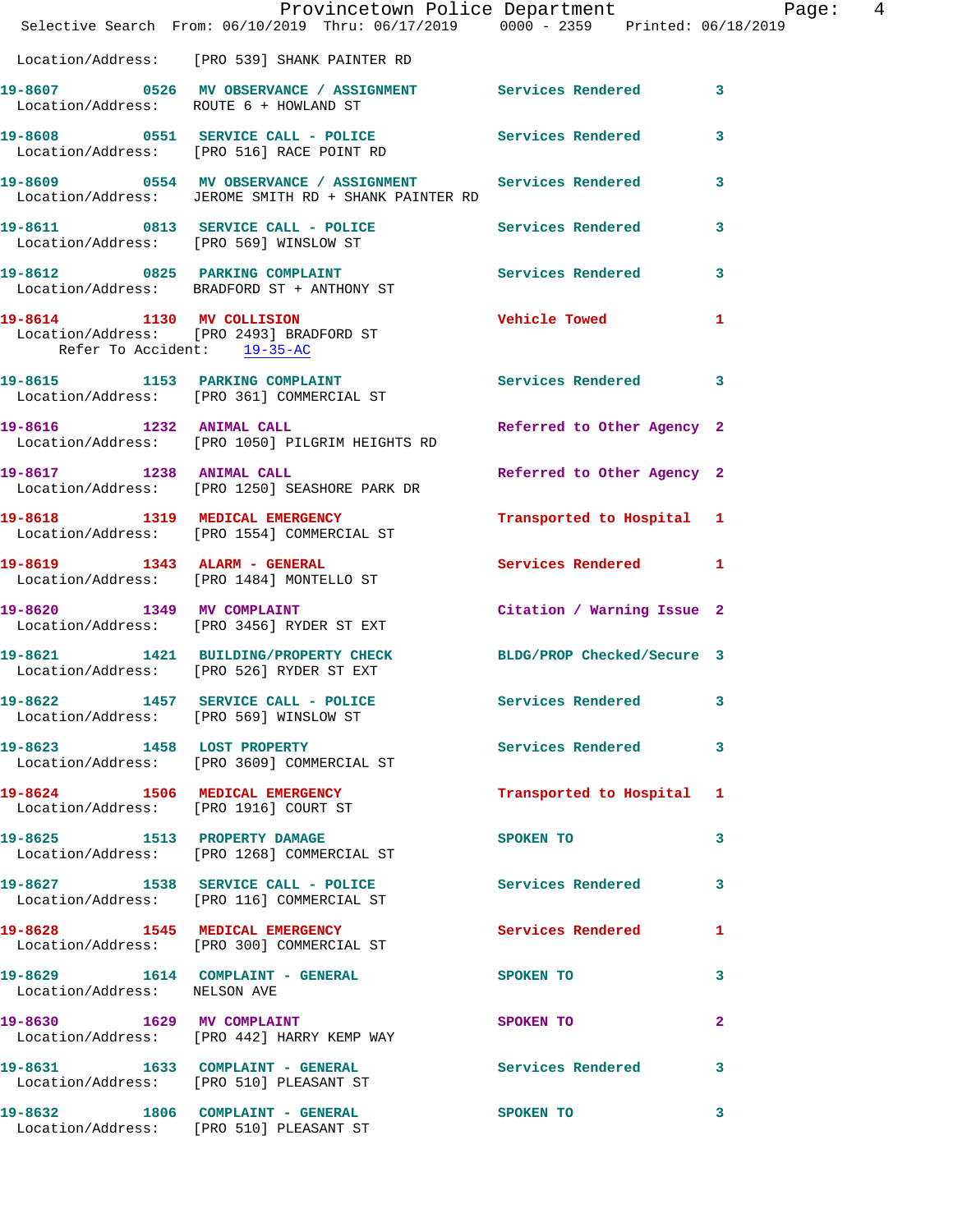| 19-8633 1900 MV COMPLAINT<br>Location/Address: [PRO 1412] PEARL ST |                                                                                                             | SPOKEN TO                 | $\overline{2}$ |
|--------------------------------------------------------------------|-------------------------------------------------------------------------------------------------------------|---------------------------|----------------|
| 19-8634 1934 ALARM - GENERAL                                       | Location/Address: [PRO 440] HARRY KEMP WAY                                                                  | False Alarm               | $\mathbf{1}$   |
|                                                                    | 19-8636 1950 MEDICAL EMERGENCY<br>Location/Address: [PRO 106] COMMERCIAL ST                                 | Transported to Hospital 1 |                |
| 19-8637 2037 MV STOP<br>Refer To Citation: 19-572-CN               | Location/Address: [PRO 1069] PLEASANT ST                                                                    | <b>VERBAL WARNING</b>     | $\mathbf{3}$   |
|                                                                    | 19-8639 2143 LOST PROPERTY<br>Location/Address: [PRO 542] SHANK PAINTER RD                                  | <b>Services Rendered</b>  | $\mathbf{3}$   |
| 19-8638 2146 MV STOP<br>Refer To Citation: 19-573-CN               | Location/Address: [PRO 399] COMMERCIAL ST                                                                   | <b>VERBAL WARNING</b>     | 3              |
|                                                                    | 19-8641 2239 DISTURBANCE - FIGHT / ARGUMENT Services Rendered<br>Location/Address: [PRO 3276] COMMERCIAL ST |                           | 1              |
| 19-8642 2312 FOLLOW UP                                             | Location/Address: [PRO 3908] COMMERCIAL ST                                                                  | <b>GONE ON ARRIVAL</b>    | $\overline{2}$ |
|                                                                    | 19-8643 2338 SUSPICIOUS ACTIVITY<br>Location/Address: RYDER ST + COMMERCIAL ST                              | No Action Required        | $\overline{2}$ |
|                                                                    | 19-8645 2351 BUILDING/PROPERTY CHECK BLDG/PROP Checked/Secure 3                                             |                           |                |

**19-8644 2352 MV OBSERVANCE / ASSIGNMENT Citation / Warning Issue 3**  Location/Address: [PRO 94] BRADFORD ST

## **For Date: 06/12/2019 - Wednesday**

Location/Address: COMMERCIAL ST

|                                                                                          | Location: [PRO 3431] LOPES SQUARE                                                                              |                          | $\overline{3}$          |
|------------------------------------------------------------------------------------------|----------------------------------------------------------------------------------------------------------------|--------------------------|-------------------------|
| 19-8647 0016 MV STOP<br>Location/Address: MILLER HILL RD<br>Refer To Citation: 19-574-CN |                                                                                                                | <b>VERBAL WARNING</b>    | $\overline{\mathbf{3}}$ |
|                                                                                          | 19-8648 0017 BAR CHECK<br>Location/Address: [PRO 399] COMMERCIAL ST                                            | <b>Services Rendered</b> | $\overline{\mathbf{3}}$ |
| 19-8649 0022 BAR CHECK                                                                   | Location/Address: [PRO 2737] COMMERCIAL ST                                                                     | <b>Services Rendered</b> | $\overline{\mathbf{3}}$ |
| 19-8650 0022 GENERAL INFO<br>Location/Address: BRADFORD ST                               |                                                                                                                | <b>Services Rendered</b> | $\mathbf{3}$            |
| 19-8651 0028 BAR CHECK                                                                   | Location/Address: [PRO 3236] COMMERCIAL ST                                                                     | <b>Services Rendered</b> | $\mathbf{3}$            |
| 19-8652 0040 MV STOP<br>Refer To Citation: 19-575-CN                                     | Location/Address: BRADFORD ST + PEARL ST                                                                       | <b>VERBAL WARNING</b>    | $\mathbf{3}$            |
|                                                                                          | 19-8653 0055 KEEP THE PEACE<br>Location/Address: [PRO 542] SHANK PAINTER RD                                    | <b>Services Rendered</b> | $\overline{2}$          |
|                                                                                          | 19-8654 0107 PARK, WALK & TALK<br>Location/Address: [PRO 105] COMMERCIAL ST                                    | <b>Services Rendered</b> | $\mathbf{3}$            |
|                                                                                          | 19-8655  0122 MV OBSERVANCE / ASSIGNMENT Services Rendered<br>Location/Address: SHANK PAINTER RD + BRADFORD ST |                          | $\overline{\mathbf{3}}$ |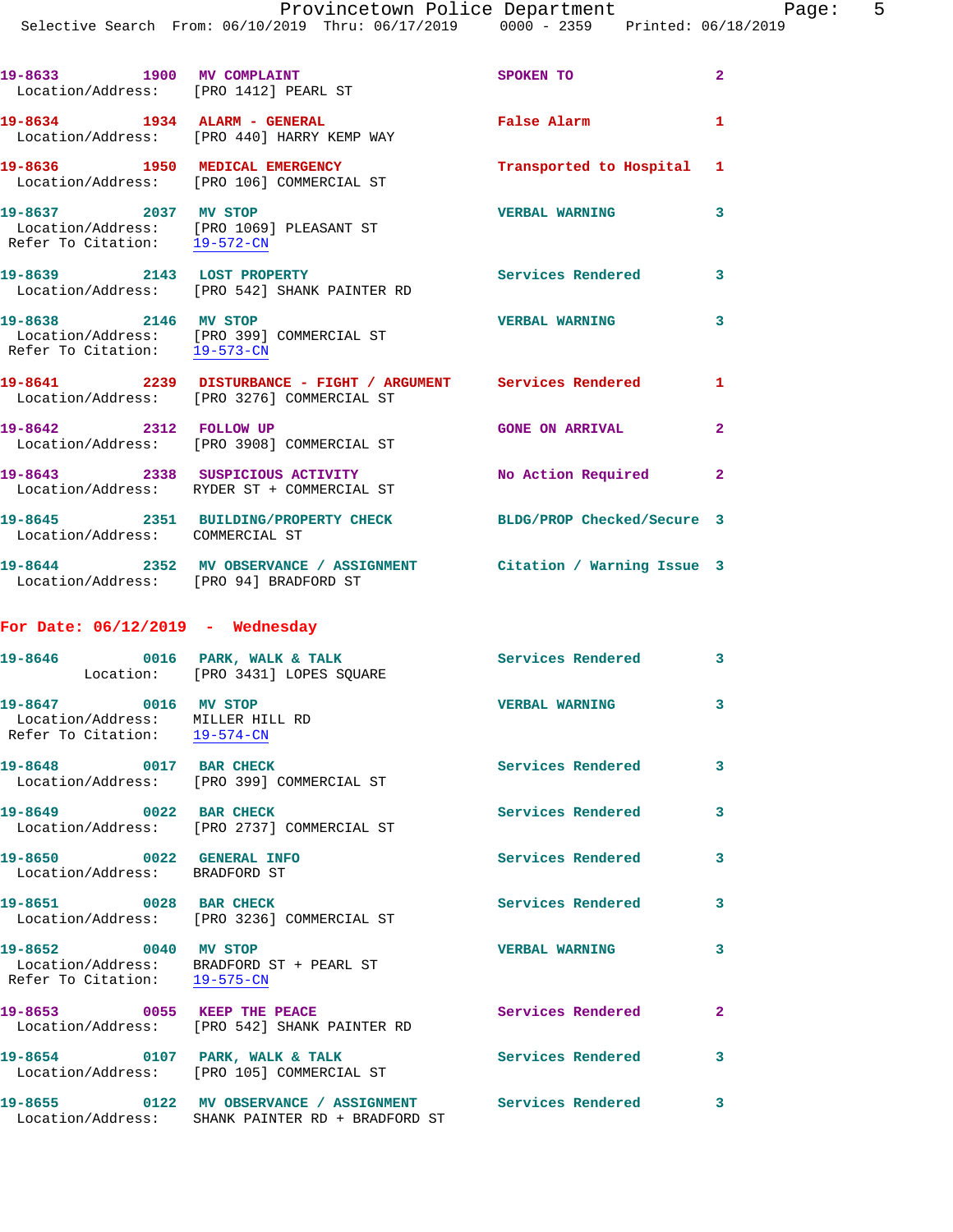|                                                       | Provincetown Police Department Page: 6<br>Selective Search From: 06/10/2019 Thru: 06/17/2019   0000 - 2359   Printed: 06/18/2019 |                           |              |  |
|-------------------------------------------------------|----------------------------------------------------------------------------------------------------------------------------------|---------------------------|--------------|--|
|                                                       | Location/Address: [PRO 3870] COMMERCIAL ST                                                                                       |                           |              |  |
| Location/Address: COMMERCIAL ST                       | 19-8658 0148 BUILDING/PROPERTY CHECK BLDG/PROP Checked/Secure 3                                                                  |                           |              |  |
|                                                       |                                                                                                                                  |                           |              |  |
| 19-8659 0153 MV STOP<br>Refer To Citation: 19-576-CN  | Location/Address: BRADFORD ST + ALLERTON ST                                                                                      | Vehicle Towed 3           |              |  |
|                                                       | 19-8661 0426 BUILDING/PROPERTY CHECK BLDG/PROP Checked/Secure 3<br>Location/Address: [PRO 440] HARRY KEMP WAY                    |                           |              |  |
| Location/Address: ROUTE 6 + SNAIL RD                  | 19-8662 0506 MV OBSERVANCE / ASSIGNMENT Services Rendered 3                                                                      |                           |              |  |
|                                                       | 19-8663 0607 PARK, WALK & TALK 1999 Services Rendered 3<br>Location/Address: [PRO 3259] MACMILLAN WHARF                          |                           |              |  |
|                                                       | 19-8664 0619 SERVICE CALL - POLICE Services Rendered<br>Location/Address: [PRO 516] RACE POINT RD                                |                           | 3            |  |
|                                                       | 19-8665 0815 PARK, WALK & TALK 6 Services Rendered 3<br>Location/Address: [PRO 569] WINSLOW ST                                   |                           |              |  |
|                                                       | 19-8666 0825 BUILDING/PROPERTY CHECK BLDG/PROP Checked/Secure 3<br>Location/Address: [PRO 3317] CEMETERY RD                      |                           |              |  |
|                                                       | 19-8667 0826 BUILDING/PROPERTY CHECK BLDG/PROP Checked/Secure 3<br>Location/Address: [PRO 3318] CEMETERY RD                      |                           |              |  |
|                                                       |                                                                                                                                  | Services Rendered 3       |              |  |
|                                                       | 19-8669 0842 LOST PROPERTY<br>Location/Address: [PRO 1992] COMMERCIAL ST                                                         | Services Rendered 3       |              |  |
|                                                       | 19-8670 0849 ALARM - GENERAL<br>Location/Address: [PRO 444] HIGH POLE HILL                                                       | Services Rendered 1       |              |  |
|                                                       | 19-8671 0856 ANIMAL CALL<br>Location/Address: [PRO 488] MAYFLOWER ST                                                             | Services Rendered 2       |              |  |
|                                                       | 19-8672 0905 MV COMPLAINT<br>Location/Address: RYDER ST + COMMERCIAL ST                                                          | SPOKEN TO                 | $\mathbf{2}$ |  |
|                                                       | 19-8673 0926 GENERAL INFO<br>Location/Address: [PRO 2539] RYDER ST EXT                                                           | Services Rendered 3       |              |  |
| Location/Address: RYDER ST                            | 19-8674 1001 PARKING COMPLAINT                                                                                                   | <b>Services Rendered</b>  | 3            |  |
| 19-8675 1057 TRESPASS<br>Location/Address: MASONIC PL |                                                                                                                                  | Services Rendered         | $\mathbf{2}$ |  |
|                                                       | 19-8676 1103 ANIMAL CALL<br>Location/Address: [PRO 3259] MACMILLAN WHARF                                                         | Services Rendered         | $\mathbf{2}$ |  |
| 19-8677 1105 ANIMAL CALL                              | Location/Address: [PRO 1189] COMMERCIAL ST                                                                                       | Services Rendered 2       |              |  |
|                                                       | 19-8680 1136 ANIMAL CALL<br>Location/Address: [PRO 3296] SHANK PAINTER RD                                                        | Services Rendered         | $\mathbf{2}$ |  |
|                                                       | 19-8679 1138 PARK, WALK & TALK<br>Location/Address: [PRO 2492] WINSLOW ST                                                        | Services Rendered 3       |              |  |
|                                                       |                                                                                                                                  | Transported to Hospital 1 |              |  |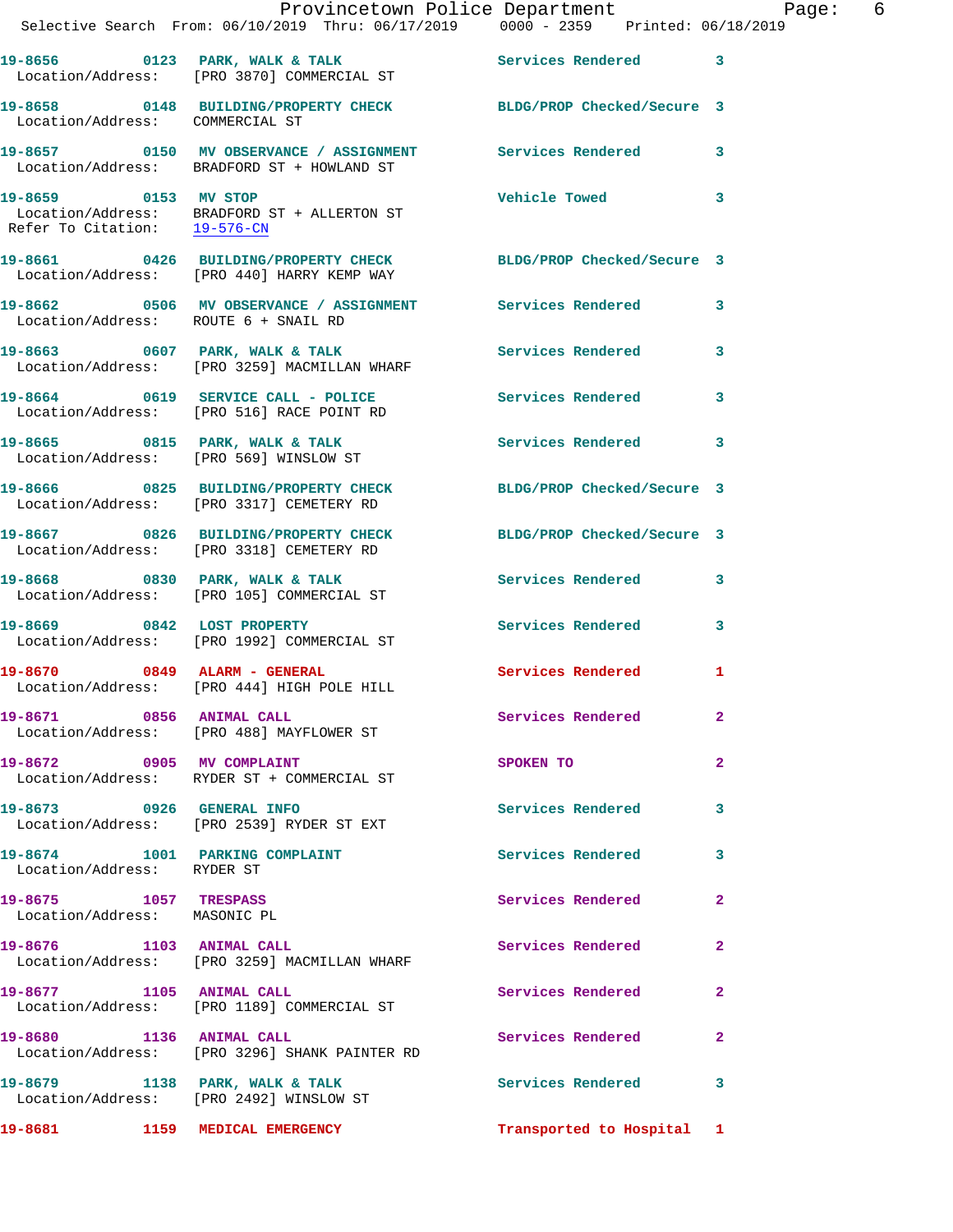|                                                                                                                                          |  |  |  |                            |  | Provincetown Police Department Fage: |              | 7 |
|------------------------------------------------------------------------------------------------------------------------------------------|--|--|--|----------------------------|--|--------------------------------------|--------------|---|
| Selective Search From: 06/10/2019 Thru: 06/17/2019 0000 - 2359 Printed: 06/18/2019                                                       |  |  |  |                            |  |                                      |              |   |
| Location/Address: [PRO 1953] COMMERCIAL ST                                                                                               |  |  |  |                            |  |                                      |              |   |
| 19-8683 1233 COMPLAINT - GENERAL<br>Location/Address: [PRO 817] COMMERCIAL ST                                                            |  |  |  |                            |  | Services Rendered 3                  | $\mathbf{1}$ |   |
| 19-8684 1239 COMPLAINT - GENERAL<br>Location/Address: [PRO 3448] BRADFORD ST                                                             |  |  |  | Services Rendered          |  | $\mathbf{3}$                         |              |   |
| 19-8685 1307 ALARM - GENERAL<br>Location/Address: [PRO 442] HARRY KEMP WAY                                                               |  |  |  | Services Rendered 1        |  |                                      |              |   |
| 19-8686 1308 ANIMAL CALL<br>Location/Address: [PRO 3456] RYDER ST EXT                                                                    |  |  |  | Services Rendered          |  | $\mathbf{2}$                         |              |   |
| 19-8687 1353 ASSIST CITIZEN<br>Location/Address: [PRO 442] HARRY KEMP WAY                                                                |  |  |  | Services Rendered 3        |  |                                      | 1            |   |
| 19-8688 1420 LOST PROPERTY<br>Location/Address: [PRO 542] SHANK PAINTER RD                                                               |  |  |  | <b>Services Rendered</b>   |  | 3                                    |              |   |
| 19-8691 1605 PARK, WALK & TALK<br>Location/Address: [PRO 105] COMMERCIAL ST                                                              |  |  |  | Services Rendered          |  | $\mathbf{3}$                         |              |   |
| 19-8692 1636 ALARM - GENERAL<br>Location/Address: [PRO 3910] BAYBERRY AVE                                                                |  |  |  | False Alarm                |  | $\mathbf{1}$                         |              |   |
| 19-8693 1727 MV OBSERVANCE / ASSIGNMENT Services Rendered<br>Location/Address: [PRO 1520] BRADFORD ST                                    |  |  |  |                            |  | $\mathbf{3}$                         |              |   |
| 19-8694 1741 MV STOP<br>Location/Address: [PRO 1796] BRADFORD ST<br>Refer To Citation: 19-577-CN                                         |  |  |  | VERBAL WARNING 3           |  |                                      |              |   |
| 19-8695 1841 SERVICE CALL - POLICE Referred to Other Agency 3<br>Location/Address: [PRO 1119] WAREHAM ST<br>Refer To Field Int: 19-20-FI |  |  |  |                            |  |                                      |              |   |
| 19-8696 1843 MEDICAL EMERGENCY<br>Location/Address: [PRO 1119] WAREHAM ST                                                                |  |  |  | PATIENT REFUSAL 1          |  |                                      |              |   |
| 19-8697 1911 MEDICAL EMERGENCY<br>Location/Address: [PRO 1174] WINTHROP ST                                                               |  |  |  | Transported to Hospital 1  |  |                                      |              |   |
| 19-8698 1930 MV COMPLAINT<br>Location/Address: [PRO 4136] BRADFORD ST                                                                    |  |  |  | SPOKEN TO                  |  | $\mathbf{2}$                         |              |   |
| 19-8699 2013 BUILDING/PROPERTY CHECK BLDG/PROP Checked/Secure 3<br>Location/Address: [PRO 1780] JOHNSON ST                               |  |  |  |                            |  |                                      |              |   |
| 19-8701 2120 HAZARDS<br>Location/Address: [PRO 2521] ROUTE 6                                                                             |  |  |  | Removed Hazard             |  | $\mathbf{2}$                         |              |   |
| 19-8702 2157 ANIMAL CALL<br>Location/Address: [PRO 2479] ROUTE 6                                                                         |  |  |  | Services Rendered          |  | $\mathbf{2}$                         |              |   |
| 19-8703 2246 BUILDING/PROPERTY CHECK<br>Location/Address: [PRO 3033] COMMERCIAL ST                                                       |  |  |  | BLDG/PROP Checked/Secure 3 |  |                                      |              |   |
| 19-8704 2248 BUILDING/PROPERTY CHECK<br>Location/Address: [PRO 182] COMMERCIAL ST                                                        |  |  |  | BLDG/PROP Checked/Secure 3 |  |                                      |              |   |
| 19-8705 2310 SUSPICIOUS ACTIVITY<br>Location/Address: [PRO 196] COMMERCIAL ST                                                            |  |  |  | Services Rendered 2        |  |                                      |              |   |
| 19-8706 2315 NOISE COMPLAINT<br>Location/Address: [PRO 1840] COMMERCIAL ST                                                               |  |  |  | SPOKEN TO                  |  | 3                                    |              |   |
| 19-8707 2329 PARK, WALK & TALK<br>Location/Address: [PRO 3870] COMMERCIAL ST                                                             |  |  |  | No Action Required         |  | 3                                    |              |   |
| 19-8708 2334 MV COMPLAINT                                                                                                                |  |  |  | Services Rendered 2        |  |                                      |              |   |
|                                                                                                                                          |  |  |  |                            |  |                                      |              |   |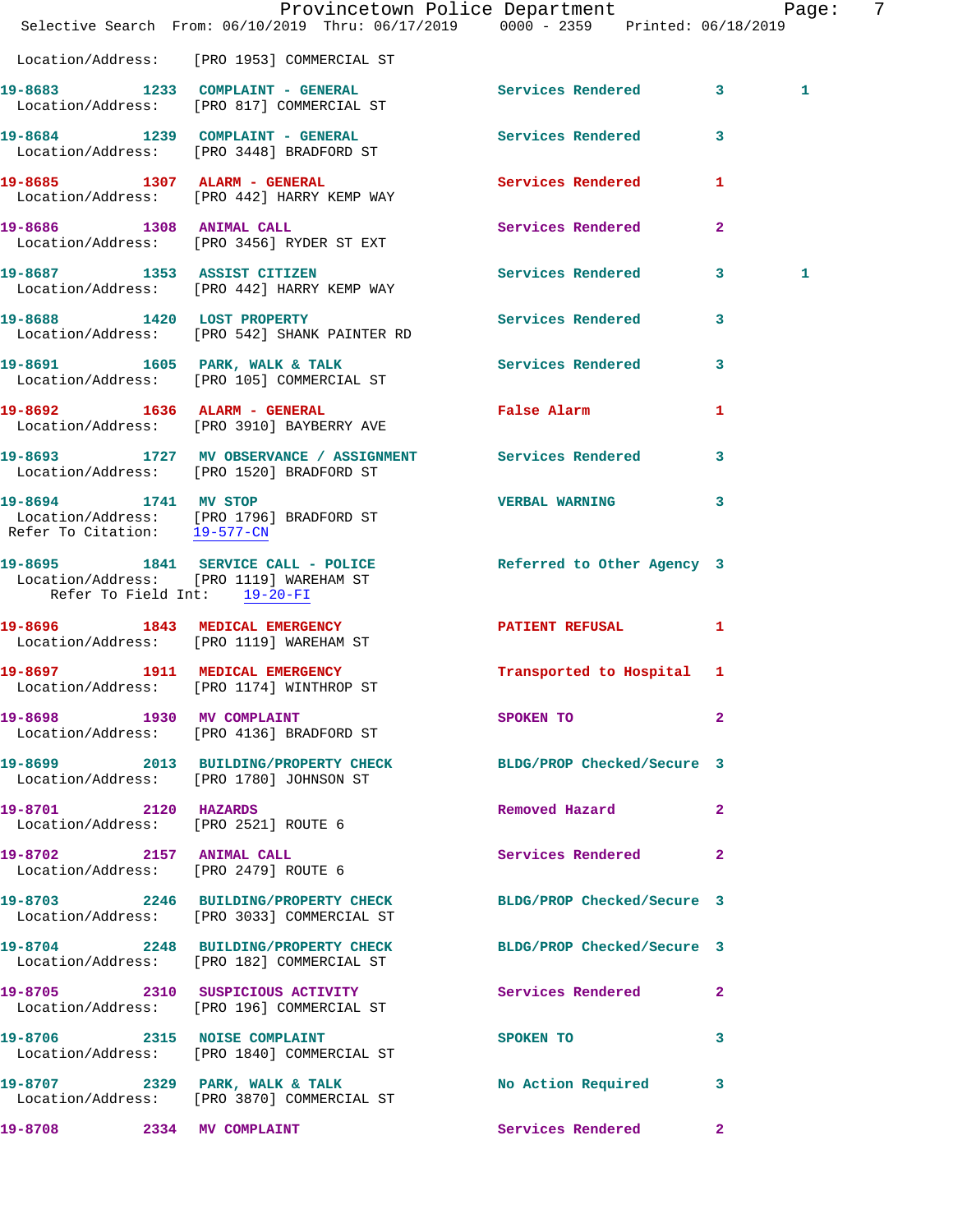|                                   | Provincetown Police Department Page: 8<br>Selective Search From: 06/10/2019 Thru: 06/17/2019   0000 - 2359   Printed: 06/18/2019 |                           |              |
|-----------------------------------|----------------------------------------------------------------------------------------------------------------------------------|---------------------------|--------------|
|                                   | Location/Address: [PRO 2500] COMMERCIAL ST                                                                                       |                           |              |
|                                   | 19-8709 2335 MEDICAL EMERGENCY PATIENT REFUSAL 1<br>Location/Address: [PRO 2003] FREEMAN ST                                      |                           |              |
|                                   | 19-8710 2341 MEDICAL EMERGENCY PATIENT REFUSAL 1<br>Location/Address: [PRO 3276] COMMERCIAL ST                                   |                           |              |
| For Date: $06/13/2019$ - Thursday |                                                                                                                                  |                           |              |
|                                   | 19-8711 0001 BAR CHECK<br>Location/Address: [PRO 2737] COMMERCIAL ST                                                             | Services Rendered 3       |              |
|                                   | 19-8712 0037 BUILDING/PROPERTY CHECK BLDG/PROP Checked/Secure 3<br>Location/Address: [PRO 413] CONWELL ST                        |                           |              |
|                                   | 19-8713 0044 MV OBSERVANCE / ASSIGNMENT Services Rendered 3<br>Location/Address: HARRY KEMP WAY + CONWELL ST                     |                           |              |
| Location/Address: ROUTE 6         | 19-8714 0051 MV OBSERVANCE / ASSIGNMENT No Action Required 3                                                                     |                           |              |
|                                   | 19-8715 0102 MEDICAL EMERGENCY<br>Location/Address: [PRO 2144] CONWELL ST                                                        | Transported to Hospital 1 |              |
|                                   | 19-8716 0103 BY-LAW VIOLATION<br>Location/Address: [PRO 526] RYDER ST EXT                                                        | SPOKEN TO                 | $\mathbf{2}$ |
|                                   | 19-8717 0115 SUSPICIOUS ACTIVITY<br>Location/Address: [PRO 253] COMMERCIAL ST                                                    | <b>SPOKEN TO</b>          | $\mathbf{2}$ |
|                                   | 19-8718 0220 BUILDING/PROPERTY CHECK BLDG/PROP Checked/Secure 3<br>Location/Address: [PRO 3609] COMMERCIAL ST                    |                           |              |
|                                   | 19-8719 		 0220 BUILDING/PROPERTY CHECK Services Rendered 3<br>Location/Address: [PRO 3259] MACMILLAN WHARF                      |                           |              |
|                                   | 19-8720 0242 ASSIST CITIZEN<br>Location/Address: [PRO 285] COMMERCIAL ST                                                         | Services Rendered         | 3            |
| 19-8721                           | 0245 ASSIST CITIZEN<br>Location/Address: [PRO 442] HARRY KEMP WAY                                                                | Services Rendered 3       |              |
|                                   | 19-8722 0255 FIRE - CO ALARM<br>Location/Address: [PRO 433] RYDER ST EXT                                                         | False Alarm 1             |              |
|                                   | 19-8723 0458 BUILDING/PROPERTY CHECK BLDG/PROP Checked/Secure 3<br>Location/Address: [PRO 1778] SHANK PAINTER RD                 |                           |              |
|                                   | 19-8724 0503 BUILDING/PROPERTY CHECK BLDG/PROP Checked/Secure 3<br>Location/Address: [PRO 545] SHANK PAINTER RD                  |                           |              |
|                                   | 19-8725 0623 FLIGHT COVERAGE<br>Location/Address: [PRO 516] RACE POINT RD                                                        | Services Rendered 3       |              |
|                                   | 19-8726 0629 MEDICAL EMERGENCY<br>Location/Address: [PRO 442] HARRY KEMP WAY                                                     | PATIENT REFUSAL 1         |              |
|                                   | 19-8728 0742 MEDICAL EMERGENCY<br>Location/Address: [PRO 2558] BRADFORD ST                                                       | Transported to Hospital 1 |              |
|                                   | 19-8729 0809 SERVICE CALL - POLICE Services Rendered 3<br>Location/Address: [PRO 569] WINSLOW ST                                 |                           |              |
|                                   | 19-8730 0843 ALARM - FIRE<br>Location/Address: [PRO 106] COMMERCIAL ST                                                           | False Alarm 1             |              |
| Location/Address: COMMERCIAL ST   | 19-8739 0900 LOST PROPERTY                                                                                                       | Services Rendered 3       |              |
|                                   |                                                                                                                                  |                           |              |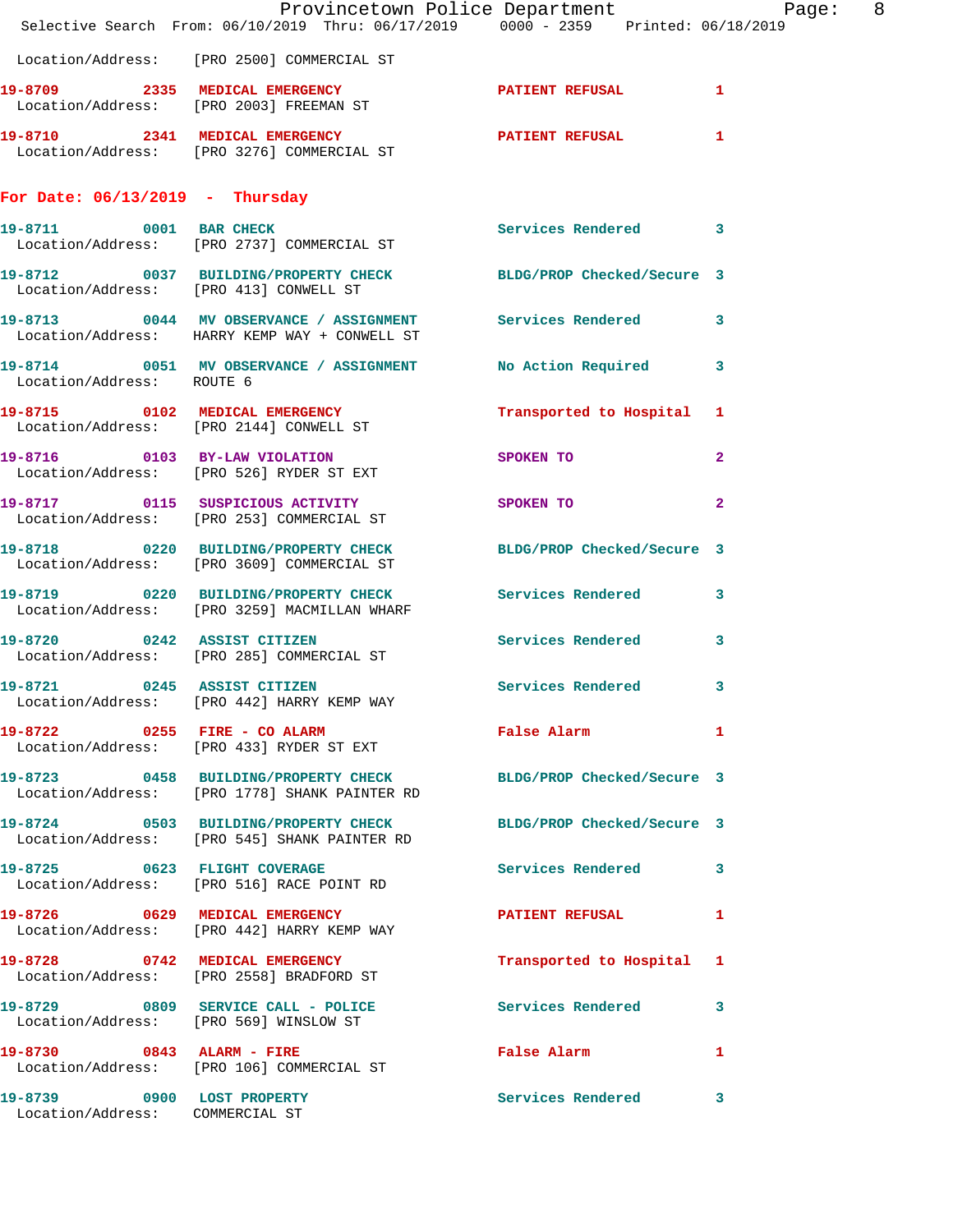|                                                      | Provincetown Police Department<br>Selective Search From: $06/10/2019$ Thru: $06/17/2019$ 0000 - 2359 Printed: $06/18/2019$ |                           | Page: 9      |
|------------------------------------------------------|----------------------------------------------------------------------------------------------------------------------------|---------------------------|--------------|
|                                                      | 19-8731 0924 BUILDING/PROPERTY CHECK BLDG/PROP Checked/Secure 3<br>Location/Address: [PRO 3317] CEMETERY RD                |                           |              |
|                                                      | 19-8732 0924 BUILDING/PROPERTY CHECK BLDG/PROP Checked/Secure 3<br>Location/Address: [PRO 3318] CEMETERY RD                |                           |              |
|                                                      | 19-8733 0951 MV COMPLAINT<br>Location/Address: [PRO 1924] PEARL ST                                                         | No Action Required 2      |              |
|                                                      | 19-8735 1120 BUILDING/PROPERTY CHECK BLDG/PROP Checked/Secure 3<br>Location/Address: [PRO 3287] ROUTE 6                    |                           |              |
|                                                      |                                                                                                                            | Services Rendered 3       |              |
|                                                      | 19-8737 1158 BUILDING/PROPERTY CHECK BLDG/PROP Checked/Secure 3<br>Location/Address: [PRO 2540] RACE POINT RD              |                           |              |
|                                                      | 19-8738 1159 PARKING COMPLAINT<br>Location/Address: [PRO 2577] BRADFORD ST                                                 | Services Rendered 3       |              |
|                                                      | 19-8740 1240 BUILDING/PROPERTY CHECK BLDG/PROP Checked/Secure 3<br>Location/Address: [PRO 3712] RYDER ST EXT               |                           |              |
| Location/Address: [PRO 4048] ROUTE 6                 | 19-8741 1319 MV OBSERVANCE / ASSIGNMENT Services Rendered                                                                  |                           | 3            |
|                                                      | 19-8742 1401 SERVICE CALL - POLICE 3 Services Rendered 3<br>Location/Address: [PRO 488] MAYFLOWER ST                       |                           |              |
|                                                      | 19-8744 1415 ANIMAL CALL<br>Location/Address: [PRO 3277] SANDY HILL LN                                                     | Services Rendered         | $\mathbf{2}$ |
|                                                      | 19-8745 1451 SERVICE CALL - POLICE Services Rendered<br>Location/Address: [PRO 569] WINSLOW ST                             |                           | 3            |
|                                                      | 19-8746 1530 PARK, WALK & TALK 1999 Services Rendered Execution (Address: [PRO 105] COMMERCIAL ST                          |                           | 3            |
| 19-8748 1605 GENERAL INFO                            | Location/Address: BRADFORD ST + WINSLOW ST                                                                                 | Services Rendered         | 3            |
|                                                      | 19-8749 1628 BUILDING/PROPERTY CHECK<br>Location/Address: [PRO 182] COMMERCIAL ST                                          | <b>Services Rendered</b>  | 3            |
|                                                      | 19-8750 1636 BUILDING/PROPERTY CHECK<br>Location/Address: [PRO 175] COMMERCIAL ST                                          | <b>Services Rendered</b>  | 3            |
|                                                      | 19-8752 1700 MEDICAL EMERGENCY<br>Location/Address: [PRO 3296] SHANK PAINTER RD                                            | Transported to Hospital 1 |              |
|                                                      | 19-8753 1705 PARK, WALK & TALK<br>Location/Address: [PRO 3259] MACMILLAN WHARF                                             | <b>Services Rendered</b>  | 3            |
| 19-8754 1747 MV STOP<br>Refer To Citation: 19-578-CN | Location: [PRO 2513] ROUTE 6/NEAR SNAIL/IB                                                                                 | <b>VERBAL WARNING</b>     | 3            |
| Location/Address: BRADFORD ST                        | 19-8755 1821 MV OBSERVANCE / ASSIGNMENT Services Rendered                                                                  |                           | 3            |
| 19-8758 1904 MV STOP<br>Refer To Citation: 19-579-CN | Location/Address: [PRO 3344] COMMERCIAL ST                                                                                 | <b>VERBAL WARNING</b>     | 3            |
| 19-8759 1943 MV STOP<br>Refer To Citation: 19-580-CN | Location/Address: ROUTE 6 + CONWELL ST                                                                                     | <b>VERBAL WARNING</b>     | 3            |
|                                                      |                                                                                                                            |                           |              |

**19-8760 2041 MV STOP VERBAL WARNING 3**  Location/Address: COMMERCIAL ST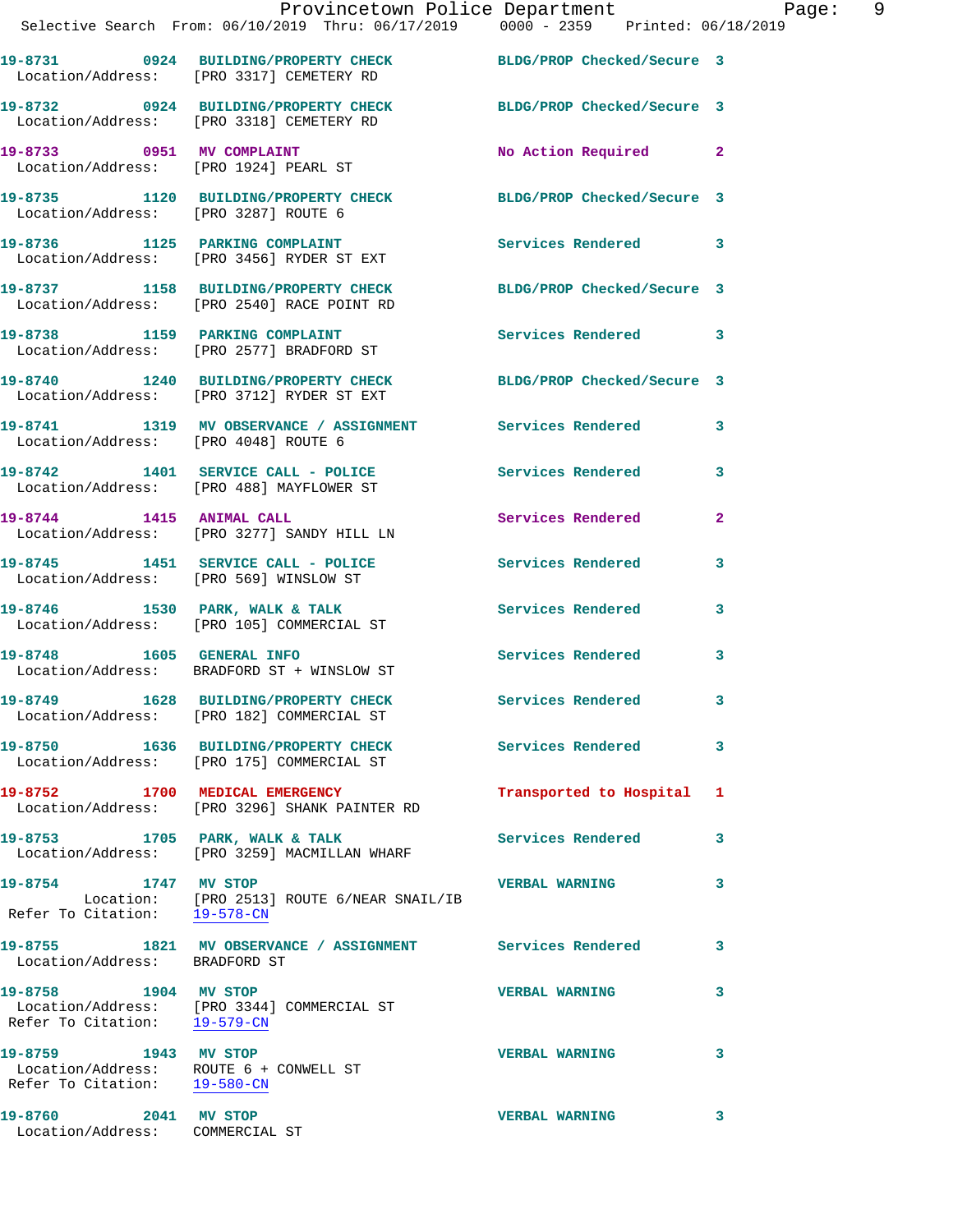|                                                     | Provincetown Police Department<br>Selective Search From: 06/10/2019 Thru: 06/17/2019 0000 - 2359 Printed: 06/18/2019 |                            |   |
|-----------------------------------------------------|----------------------------------------------------------------------------------------------------------------------|----------------------------|---|
| Refer To Citation: 19-581-CN                        |                                                                                                                      |                            |   |
| 19-8761 2112 MV STOP                                | Location/Address: [PRO 702] BANGS ST<br>Refer To Citation: 19-582-CN                                                 | VERBAL WARNING 3           |   |
|                                                     | 19-8762 2124 BUILDING/PROPERTY CHECK BLDG/PROP Checked/Secure 3<br>Location/Address: [PRO 539] SHANK PAINTER RD      |                            |   |
|                                                     | 19-8763 2225 ASSIST CITIZEN<br>Location/Address: [PRO 57] BRADFORD ST                                                | Services Rendered 3        |   |
|                                                     | 19-8765 2340 BUILDING/PROPERTY CHECK BLDG/PROP Checked/Secure 3<br>Location/Address: [PRO 1952] COMMERCIAL ST        |                            |   |
| Location/Address: ROUTE 6                           | 19-8764 2343 MV OBSERVANCE / ASSIGNMENT Services Rendered 3                                                          |                            |   |
| For Date: $06/14/2019$ - Friday                     |                                                                                                                      |                            |   |
|                                                     | 19-8766 0000 BUILDING/PROPERTY CHECK BLDG/PROP Checked/Secure 3<br>Location/Address: [PRO 3259] MACMILLAN WHARF      |                            |   |
|                                                     | 19-8767 0000 BUILDING/PROPERTY CHECK<br>Location/Address: [PRO 182] COMMERCIAL ST                                    | BLDG/PROP Checked/Secure 3 |   |
|                                                     | 19-8768 0000 BUILDING/PROPERTY CHECK BLDG/PROP Checked/Secure 3<br>Location/Address: [PRO 175] COMMERCIAL ST         |                            |   |
|                                                     | 19-8769 0008 BUILDING/PROPERTY CHECK<br>Location/Address: [PRO 1638] COMMERCIAL ST                                   | BLDG/PROP Checked/Secure 3 |   |
|                                                     | 19-8770 0009 BY-LAW VIOLATION<br>Location/Address: [PRO 523] COMMERCIAL ST                                           | Services Rendered 2        |   |
|                                                     | 19-8771 0028 BUILDING/PROPERTY CHECK BLDG/PROP Checked/Secure 3<br>Location/Address: [PRO 4080] RYDER ST EXT         |                            |   |
|                                                     | 19-8772 0028 BUILDING/PROPERTY CHECK BLDG/PROP Checked/Secure 3<br>Location/Address: [PRO 526] RYDER ST EXT          |                            |   |
|                                                     | 19-8773 0030 MV OBSERVANCE / ASSIGNMENT<br>Location/Address: BRADFORD ST + HOWLAND ST                                | No Action Required 3       |   |
| 19-8774 0034 MV STOP<br>Refer To Citation: T1244621 | Location/Address: [PRO 1886] BRADFORD ST                                                                             | Citation / Warning Issue 3 |   |
| 19-8775 0043 MV STOP                                | Location/Address: [PRO 1886] BRADFORD ST<br>Refer To Citation: 19-583-CN                                             | <b>VERBAL WARNING</b>      | 3 |
|                                                     | 19-8776  0119 MV OBSERVANCE / ASSIGNMENT Services Rendered 3<br>Location/Address: HOWLAND ST + BRADFORD ST           |                            |   |
|                                                     | 19-8777 0125 BUILDING/PROPERTY CHECK<br>Location/Address: [PRO 3033] COMMERCIAL ST                                   | BLDG/PROP Checked/Secure 3 |   |
|                                                     | 19-8778 0137 BUILDING/PROPERTY CHECK<br>Location/Address: [PRO 2206] PILGRIMS LANDING                                | BLDG/PROP Checked/Secure 3 |   |
|                                                     | 19-8779 0142 BUILDING/PROPERTY CHECK<br>Location/Address: [PRO 2494] BRADFORD ST                                     | Services Rendered          | 3 |
| 19-8780 0143 MV STOP<br>Refer To Citation: T1244622 | Location/Address: [PRO 539] SHANK PAINTER RD<br>Refer To Arrest: 19-83-AR                                            | Arrest(s) Made             | 3 |

**19-8781 0152 BUILDING/PROPERTY CHECK Services Rendered 3**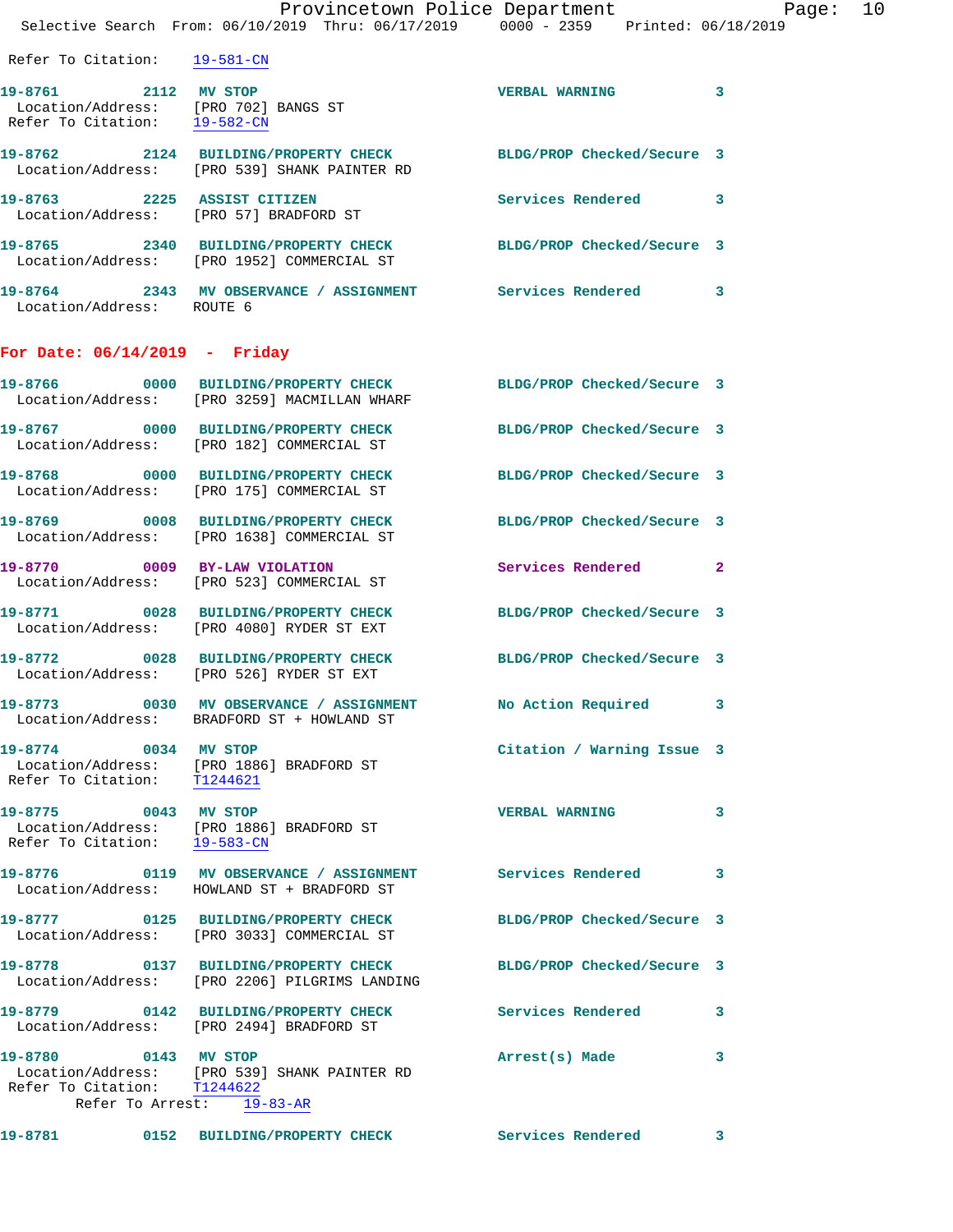|                                                             | Provincetown Police Department Page: 11<br>Selective Search From: 06/10/2019 Thru: 06/17/2019 0000 - 2359 Printed: 06/18/2019 |                                             |              |  |
|-------------------------------------------------------------|-------------------------------------------------------------------------------------------------------------------------------|---------------------------------------------|--------------|--|
|                                                             | Location/Address: [PRO 2898] JEROME SMITH RD                                                                                  |                                             |              |  |
|                                                             | 19-8782 0543 FLIGHT COVERAGE<br>Location/Address: [PRO 516] RACE POINT RD                                                     | Services Rendered 3                         |              |  |
|                                                             | 19-8783 0621 GENERAL INFO<br>Location/Address: [PRO 396] COMMERCIAL ST                                                        | No Action Required 3                        |              |  |
| Location/Address: [PRO 3287] ROUTE 6                        | 19-8784 0635 BUILDING/PROPERTY CHECK BLDG/PROP Checked/Secure 3                                                               |                                             |              |  |
|                                                             | 19-8785 0644 SUSPICIOUS ACTIVITY<br>Location/Address: [PRO 816] COMMERCIAL ST                                                 | SPOKEN TO                                   | $\mathbf{2}$ |  |
|                                                             | 19-8786 0752 PARK, WALK & TALK 1998 Services Rendered 3<br>Location/Address: [PRO 569] WINSLOW ST                             |                                             |              |  |
|                                                             | 19-8787 0901 911 - GENERAL<br>Location/Address: [PRO 2977] COMMERCIAL ST                                                      | SPOKEN TO                                   | 1            |  |
|                                                             | 19-8788 0928 BUILDING/PROPERTY CHECK BLD/PROP CHECKED UNSECUR 3<br>Location/Address: [PRO 2499] RACE POINT RD                 |                                             |              |  |
|                                                             | 19-8789 1007 GENERAL INFO<br>Location/Address: CARVER ST + COMMERCIAL ST                                                      | SPOKEN TO                                   | 3            |  |
|                                                             | 19-8790 1038 PARK, WALK & TALK 1998 Services Rendered 3<br>Location/Address: [PRO 105] COMMERCIAL ST                          |                                             |              |  |
|                                                             | 19-8791 1105 PARK, WALK & TALK 1998 Services Rendered 3<br>Location/Address: [PRO 2645] SHANK PAINTER RD                      |                                             |              |  |
|                                                             | 19-8792 1122 MEDICAL EMERGENCY<br>Location/Address: [PRO 1595] PLEASANT ST                                                    | Transported to Hospital 1                   |              |  |
|                                                             | 19-8793 1130 PARKING COMPLAINT Contract Citation / Warning Issue 3<br>Location/Address: [PRO 2512] JEROME SMITH RD            |                                             |              |  |
| Location/Address: [PRO 569] WINSLOW ST                      | 19-8795 1149 SERVICE CALL - POLICE 3 Services Rendered 3                                                                      |                                             |              |  |
| Location/Address: WHORFS CT                                 | 19-8796 1204 DISTURBANCE - FIGHT / ARGUMENT SPOKEN TO                                                                         |                                             | 1            |  |
|                                                             | 19-8797 1209 ASSIST DEPARTMENT / MUTUAL AID Services Rendered 3<br>Location/Address: [PRO 1760] PRISCILLA ALDEN RD            |                                             |              |  |
| 19-8799 1308 ANIMAL CALL                                    | Location/Address: [PRO 3296] SHANK PAINTER RD                                                                                 | Services Rendered                           | $\mathbf{2}$ |  |
| Location/Address: [PRO 3287] ROUTE 6                        | 19-8800 1317 BUILDING/PROPERTY CHECK BLDG/PROP Checked/Secure 3                                                               |                                             |              |  |
|                                                             | 19-8801 1406 HARASSMENT / THREATS<br>Location/Address: [PRO 3461] COMMERCIAL ST                                               | <b>SPOKEN TO</b>                            | $\mathbf{2}$ |  |
|                                                             | 19-8803 1427 ANIMAL CALL<br>Location/Address: [PRO 440] HARRY KEMP WAY                                                        | Services Rendered                           | 2            |  |
| 19-8804 1427 ALARM - FIRE<br>Location/Address: ATLANTIC AVE |                                                                                                                               | False Alarm <b>Exercise Service Service</b> | -1           |  |
|                                                             | 19-8808 1521 FOLLOW UP<br>Location/Address: [PRO 542] SHANK PAINTER RD                                                        | No Action Required                          | $\mathbf{2}$ |  |
|                                                             | 19-8809 1615 MEDICAL EMERGENCY<br>Location/Address: [PRO 46] BRADFORD ST                                                      | Transported to Hospital 1                   |              |  |
|                                                             | 19-8810 1619 ANIMAL CALL<br>Location/Address: [PRO 2977] COMMERCIAL ST                                                        | Transferred Custody 2                       |              |  |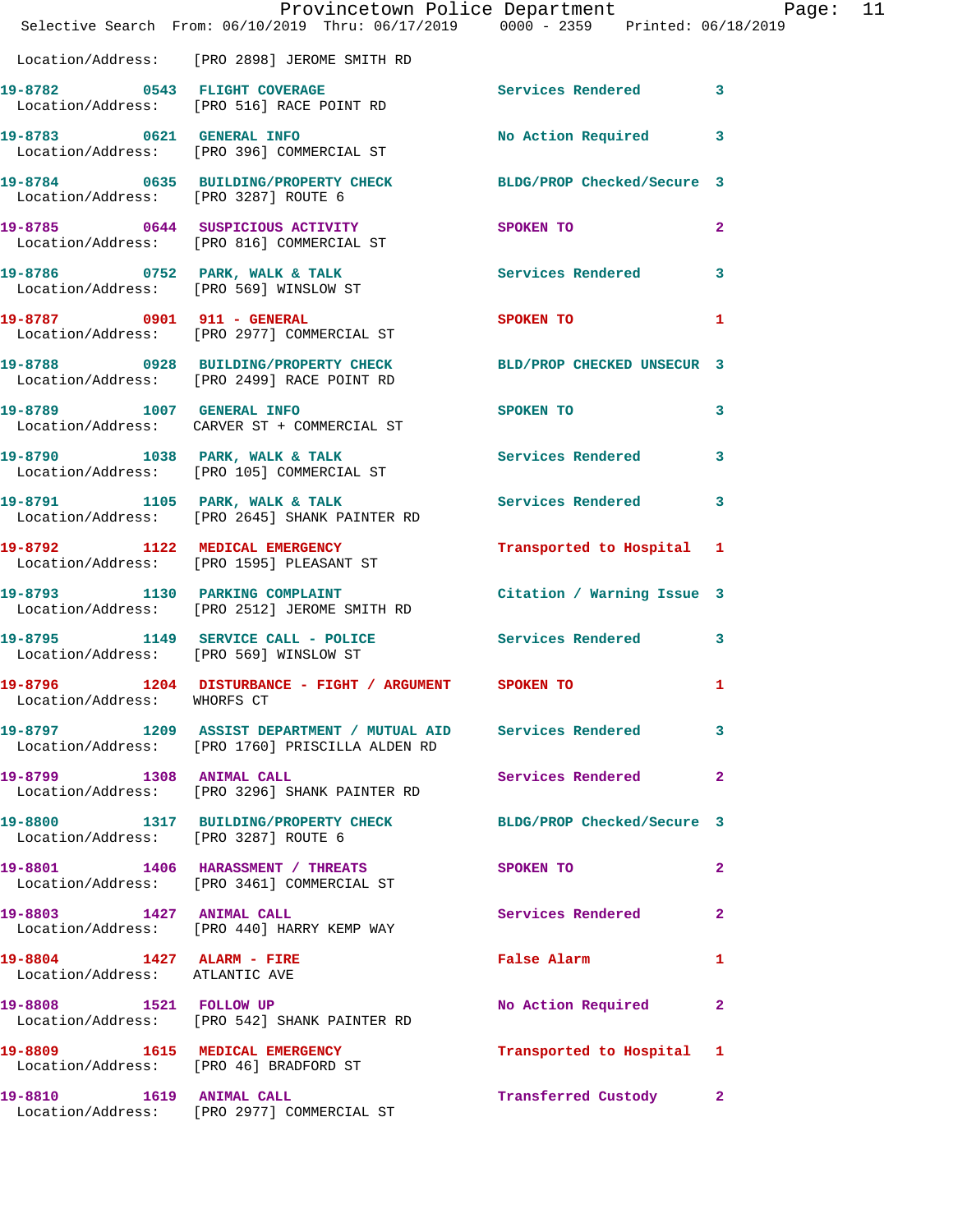|                              | Provincetown Police Department Page: 12<br>Selective Search From: 06/10/2019 Thru: 06/17/2019   0000 - 2359   Printed: 06/18/2019 |                       |                         |  |
|------------------------------|-----------------------------------------------------------------------------------------------------------------------------------|-----------------------|-------------------------|--|
|                              | 19-8811 1711 ASSIST CITIZEN SPOKEN TO<br>Location/Address: [PRO 2605] COMMERCIAL ST                                               |                       | $\sim$ 3                |  |
|                              | 19-8812 1740 BUILDING/PROPERTY CHECK Services Rendered 3<br>Location/Address: [PRO 2977] COMMERCIAL ST                            |                       |                         |  |
|                              | 19-8813 1743 LOST PROPERTY<br>Location/Address: [PRO 3296] SHANK PAINTER RD                                                       | Services Rendered 3   |                         |  |
|                              | 19-8815 1756 PARK, WALK & TALK (Services Rendered 3<br>Location: [PRO 3431] LOPES SQUARE                                          |                       |                         |  |
|                              | 19-8817 1822 MEDICAL EMERGENCY PATIENT REFUSAL<br>Location/Address: [PRO 484] MASONIC PL                                          |                       | $\mathbf{1}$            |  |
|                              | 19-8818 1914 MEDICAL EMERGENCY 1997 PATIENT REFUSAL<br>Location/Address: [PRO 1892] SHANK PAINTER RD                              |                       | 1                       |  |
|                              | 19-8819 1919 MV OBSERVANCE / ASSIGNMENT Services Rendered 3<br>Location/Address: [PRO 3440] ROUTE 6                               |                       |                         |  |
|                              | 19-8820 1932 COMPLAINT - GENERAL Services Rendered 3<br>Location/Address: [PRO 399] COMMERCIAL ST                                 |                       |                         |  |
| Refer To Citation: 19-584-CN | 19-8821 1937 MV STOP<br>Location/Address: ROUTE 6 + SNAIL RD                                                                      | VERBAL WARNING 3      |                         |  |
|                              | 19-8822 2011 BUILDING/PROPERTY CHECK Services Rendered 3<br>Location/Address: [PRO 3259] MACMILLAN WHARF                          |                       |                         |  |
|                              | 19-8823 2017 BUILDING/PROPERTY CHECK BLDG/PROP Checked/Secure 3<br>Location/Address: [PRO 539] SHANK PAINTER RD                   |                       |                         |  |
|                              | 19-8824 2024 PARK, WALK & TALK 3 Services Rendered 3<br>Location/Address: [PRO 105] COMMERCIAL ST                                 |                       |                         |  |
|                              | 19-8825 2054 MV COMPLAINT Services Rendered 2<br>Location/Address: COMMERCIAL ST + ALLERTON ST                                    |                       |                         |  |
| Refer To Citation: 19-585-CN | 19-8827 2130 MV STOP<br>Location/Address: ROUTE 6 + SNAIL RD                                                                      | <b>VERBAL WARNING</b> | 3                       |  |
|                              | 19-8829 2201 BUILDING/PROPERTY CHECK Services Rendered 3<br>Location/Address: [PRO 2540] RACE POINT RD                            |                       |                         |  |
|                              | 19-8830 2257 MV COMPLAINT<br>Location/Address: BRADFORD ST + HOWLAND ST                                                           | Could Not Locate      | $\mathbf{2}$            |  |
|                              | 19-8831 2318 PARK, WALK & TALK<br>Location/Address: [PRO 3870] COMMERCIAL ST                                                      | Services Rendered 3   |                         |  |
|                              | 19-8832 2321 BAR CHECK<br>Location/Address: [PRO 3443] COMMERCIAL ST                                                              | No Action Required 3  |                         |  |
|                              | 19-8833 2332 NOISE COMPLAINT<br>Location/Address: [PRO 3236] COMMERCIAL ST                                                        | <b>SPOKEN TO</b>      | $\overline{\mathbf{3}}$ |  |
|                              | 19-8834 2336 BUILDING/PROPERTY CHECK BLDG/PROP Checked/Secure 3<br>Location/Address: [PRO 526] RYDER ST EXT                       |                       |                         |  |
|                              | 19-8835 2349 MV OBSERVANCE / ASSIGNMENT Services Rendered 3<br>Location/Address: BRADFORD ST + HOWLAND ST                         |                       |                         |  |
|                              | 19-8836 2356 PARK, WALK & TALK<br>Location/Address: [PRO 3870] COMMERCIAL ST                                                      | Services Rendered 3   |                         |  |
| 19-8837 2359 MV STOP         | Location/Address: [PRO 2542] COMMERCIAL ST                                                                                        | <b>VERBAL WARNING</b> | 3                       |  |

Refer To Citation: 19-586-CN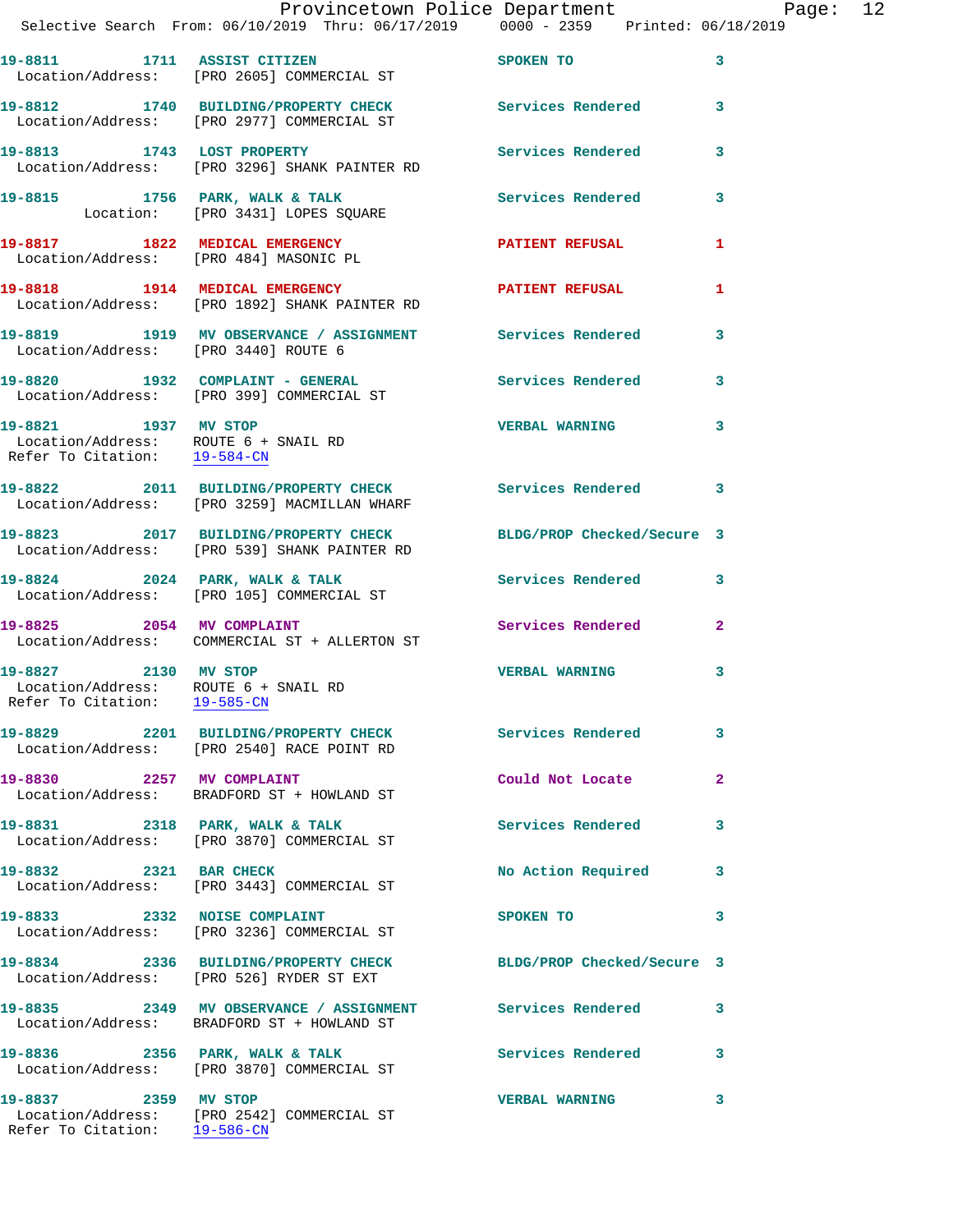## **For Date: 06/15/2019 - Saturday**

| 19-8838 0009 MV STOP                                                             | Location/Address: [PRO 249] COMMERCIAL ST<br>Refer To Citation: 19-587-CN          | <b>VERBAL WARNING</b>      | $\overline{\mathbf{3}}$    |
|----------------------------------------------------------------------------------|------------------------------------------------------------------------------------|----------------------------|----------------------------|
| 19-8839 0020 BAR CHECK                                                           | Location/Address: [PRO 2832] COMMERCIAL ST                                         | Services Rendered 3        |                            |
|                                                                                  | 19-8840 0021 BUILDING/PROPERTY CHECK<br>Location/Address: [PRO 1952] COMMERCIAL ST | BLDG/PROP Checked/Secure 3 |                            |
| Location/Address: ROUTE 6                                                        | 19-8841 0029 MV OBSERVANCE / ASSIGNMENT Services Rendered 3                        |                            |                            |
|                                                                                  | 19-8842 0031 BUILDING/PROPERTY CHECK<br>Location/Address: [PRO 175] COMMERCIAL ST  | BLDG/PROP Checked/Secure 3 |                            |
|                                                                                  | 19-8843 0031 BUILDING/PROPERTY CHECK<br>Location/Address: [PRO 182] COMMERCIAL ST  | BLDG/PROP Checked/Secure 3 |                            |
| 19-8844 0053 ASSAULT                                                             | Location/Address: [PRO 165] COMMERCIAL ST                                          | Services Rendered          | 1                          |
|                                                                                  | 19-8845 0056 MEDICAL EMERGENCY<br>Location/Address: [PRO 3935] HARBOUR DR          | Transported to Hospital 1  |                            |
| 19-8846 0113 MV STOP<br>Refer To Citation: T1244623<br>Refer To Arrest: 19-84-AR | Location/Address: [PRO 182] COMMERCIAL ST                                          | Arrest(s) Made 3           |                            |
|                                                                                  | 19-8847 0318 MEDICAL EMERGENCY<br>Location/Address: [PRO 1865] COMMERCIAL ST       | Transported to Hospital 1  |                            |
|                                                                                  | 19-8848 0456 MEDICAL EMERGENCY<br>Location/Address: [PRO 4146] COMMERCIAL ST       | Transported to Hospital 1  |                            |
|                                                                                  | 19-8849 0600 FLIGHT COVERAGE<br>Location/Address: [PRO 516] RACE POINT RD          | Services Rendered 3        |                            |
| 19-8851 0856 ANIMAL CALL                                                         | Location/Address: [PRO 542] SHANK PAINTER RD                                       | Referred to Other Agency 2 |                            |
| Location/Address: [PRO 3287] ROUTE 6                                             | 19-8852 0858 BUILDING/PROPERTY CHECK                                               | BLDG/PROP Checked/Secure 3 |                            |
|                                                                                  | 19-8853 0910 PARKING COMPLAINT<br>Location/Address: [PRO 2483] COMMERCIAL ST       | SPOKEN TO                  |                            |
| 19-8854 0913 PARK, WALK & TALK                                                   | Location/Address: [PRO 3344] COMMERCIAL ST                                         | <b>Services Rendered</b>   | $\overline{\phantom{a}}$ 3 |
| 19-8855 0945 FOLLOW UP<br>Location/Address: [PRO 906] CREEK RD                   |                                                                                    | Services Rendered          | $\mathbf{2}$               |
| 19-8857 1036 ANIMAL CALL                                                         | Location/Address: [PRO 537] SHANK PAINTER RD                                       | Services Rendered          | $\mathbf{2}$               |
| 19-8858 1050 ANIMAL CALL                                                         | Location/Address: [PRO 970] KINGS WAY                                              | Services Rendered 2        |                            |
| Location/Address: [PRO 4048] ROUTE 6                                             | 19-8859 1108 MV OBSERVANCE / ASSIGNMENT BLDG/PROP Checked/Secure 3                 |                            |                            |
| 1115 HAZARDS<br>19-8860                                                          | Location/Address: [PRO 2277] BRADFORD ST                                           | Referred to Other Agency 2 |                            |
| 19-8861 1124 ANIMAL CALL                                                         |                                                                                    | Referred to Other Agency 2 |                            |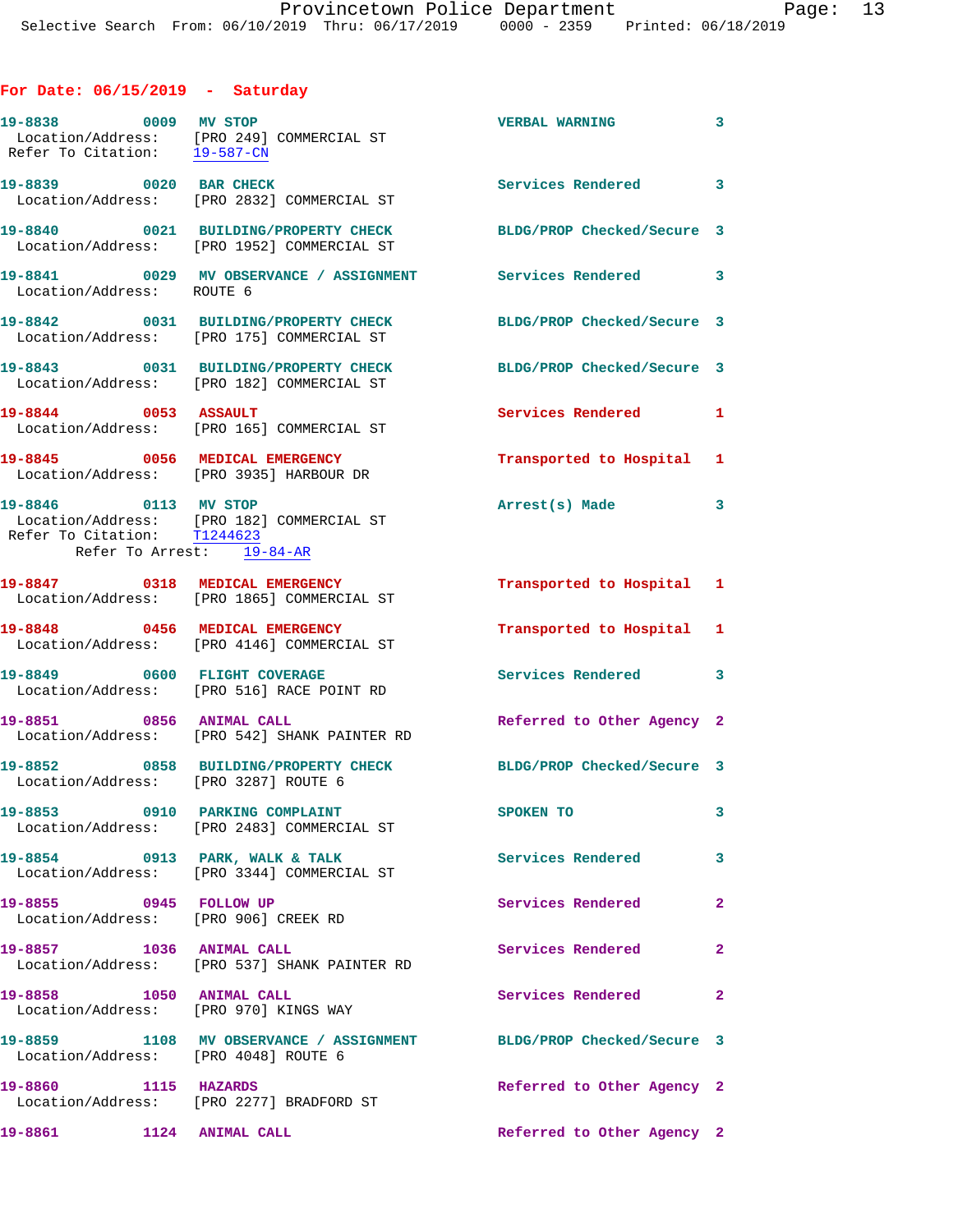|                                                                                             | Provincetown Police Department The Mage: 14<br>Selective Search From: 06/10/2019 Thru: 06/17/2019 0000 - 2359 Printed: 06/18/2019 |                            |              |  |
|---------------------------------------------------------------------------------------------|-----------------------------------------------------------------------------------------------------------------------------------|----------------------------|--------------|--|
|                                                                                             | Location/Address: [PRO 2140] COMMERCIAL ST                                                                                        |                            |              |  |
|                                                                                             | 19-8863 1205 LOST PROPERTY<br>Location/Address: [PRO 94] BRADFORD ST                                                              | Services Rendered 3        |              |  |
| 19-8864 1235 MV STOP                                                                        | Location/Address: [PRO 2585] PROVINCELANDS RD<br>Refer To Citation: 19-588-CN                                                     | VERBAL WARNING 3           |              |  |
| 19-8865 1311 HAZARDS                                                                        | Location/Address: [PRO 1952] COMMERCIAL ST                                                                                        | Removed Hazard             | $\mathbf{2}$ |  |
|                                                                                             | 19-8867 1404 NOISE COMPLAINT<br>Location/Address: [PRO 3237] COMMERCIAL ST                                                        | <b>SPOKEN TO</b>           | 3            |  |
|                                                                                             | 19-8869 1508 LOST PROPERTY<br>Location/Address: [PRO 3117] COMMERCIAL ST                                                          | Services Rendered 3        |              |  |
| Location/Address: COMMERCIAL ST                                                             | 19-8872 1545 BUILDING/PROPERTY CHECK BLDG/PROP Checked/Secure 3                                                                   |                            |              |  |
|                                                                                             | 19-8873 1600 BUILDING/PROPERTY CHECK BLDG/PROP Checked/Secure 3<br>Location/Address: [PRO 182] COMMERCIAL ST                      |                            |              |  |
|                                                                                             | 19-8874 1600 BUILDING/PROPERTY CHECK<br>Location/Address: [PRO 175] COMMERCIAL ST                                                 | BLDG/PROP Checked/Secure 3 |              |  |
| Location/Address: RACE POINT RD                                                             | 19-8876 1607 MEDICAL EMERGENCY                                                                                                    | Transported to Hospital 1  |              |  |
|                                                                                             | 19-8875 1611 PARK, WALK & TALK<br>Location/Address: [PRO 105] COMMERCIAL ST                                                       | No Action Required 3       |              |  |
| Refer To Accident: 19-37-AC                                                                 | 19-8878 1620 MV COLLISION<br>Location/Address: CONWELL ST + ROUTE 6                                                               | Transported to Hospital 1  |              |  |
|                                                                                             | 19-8879 1729 ASSIST CITIZEN<br>Location/Address: [PRO 149] COMMERCIAL ST                                                          | Services Rendered 3        |              |  |
| 19-8880 1808 ASSAULT                                                                        | Location/Address: [PRO 105] COMMERCIAL ST<br>Refer To Arrest: 19-85-AR                                                            | Arrest(s) Made 1           |              |  |
|                                                                                             | 19-8881 1822 MEDICAL EMERGENCY<br>Location/Address: [PRO 545] SHANK PAINTER RD                                                    | Unfounded                  | 1            |  |
|                                                                                             | 19-8882 1833 PARKING COMPLAINT<br>Location/Address: [PRO 2483] COMMERCIAL ST                                                      | Services Rendered 3        |              |  |
| 19-8883 1839 HAZARDS                                                                        | Location/Address: [PRO 2539] RYDER ST EXT                                                                                         | Referred to Other Agency 2 |              |  |
| 19-8884 1842 LOST PROPERTY                                                                  | Location/Address: [PRO 2490] PROVINCELANDS RD                                                                                     | Services Rendered 3        |              |  |
| Location/Address: ROUTE 6 + SNAIL RD                                                        | 19-8885 1921 MV OBSERVANCE / ASSIGNMENT Services Rendered                                                                         |                            | 3            |  |
|                                                                                             | 19-8886 1957 BUILDING/PROPERTY CHECK<br>Location/Address: [PRO 2490] PROVINCELANDS RD                                             | Services Rendered          | 3            |  |
|                                                                                             | 19-8887 2023 BUILDING/PROPERTY CHECK<br>Location/Address: [PRO 2977] COMMERCIAL ST                                                | Services Rendered          | 3            |  |
|                                                                                             | 19-8888 2057 FOLLOW UP<br>Location/Address: [PRO 105] COMMERCIAL ST                                                               | Services Rendered          | $\mathbf{2}$ |  |
| 19-8889 2058 MV STOP<br>Location/Address: ROUTE 6 + SNAIL RD<br>Refer To Citation: T1244257 |                                                                                                                                   | Arrest(s) Made             | 3            |  |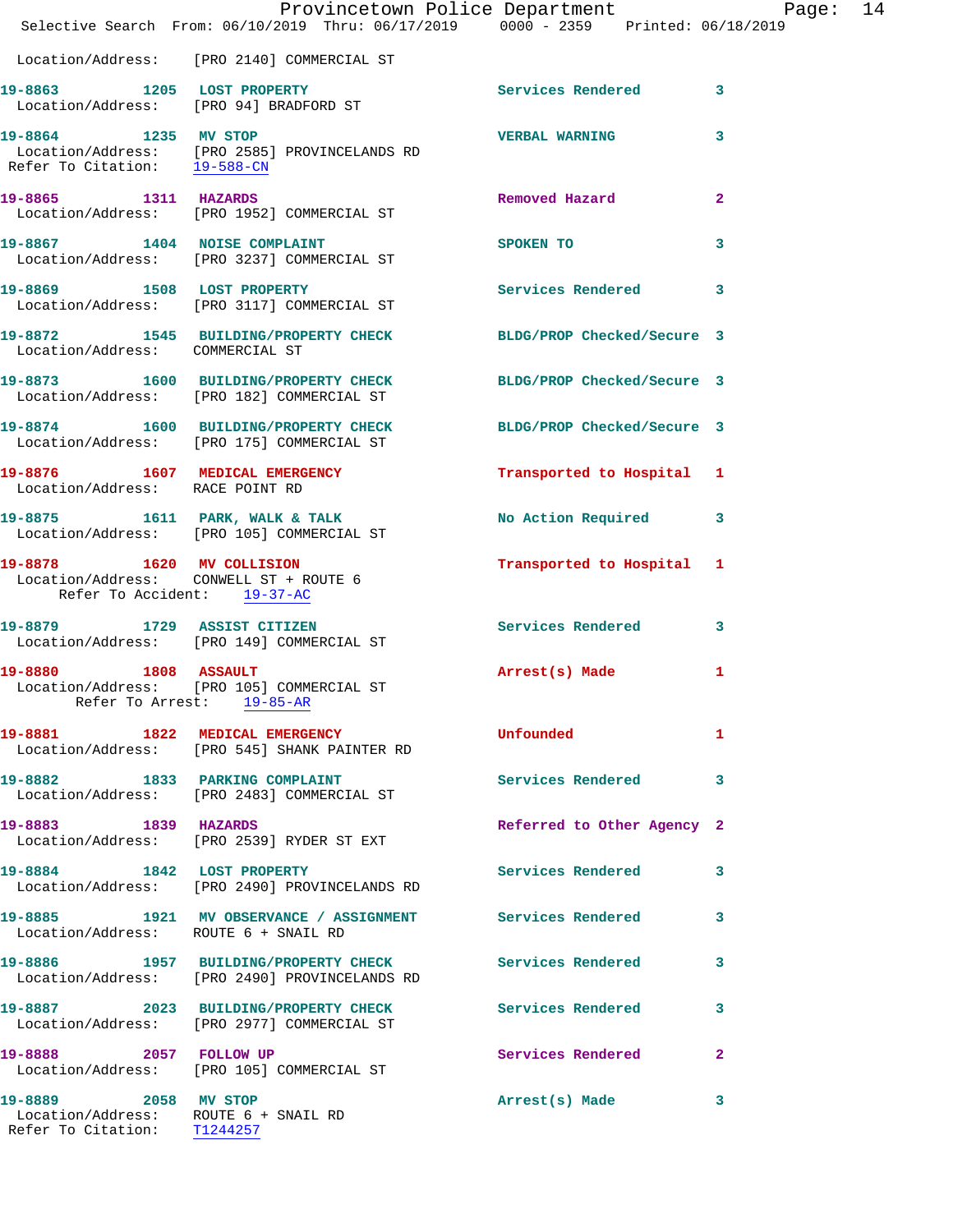|                                 | Selective Search From: 06/10/2019 Thru: 06/17/2019 0000 - 2359 Printed: 06/18/2019                                                                     |                            |                |
|---------------------------------|--------------------------------------------------------------------------------------------------------------------------------------------------------|----------------------------|----------------|
| Refer To Arrest: 19-86-AR       |                                                                                                                                                        |                            |                |
| 19-8892 2130 MV DISABLED        | Location/Address: ROUTE 6 + SNAIL RD                                                                                                                   | Services Rendered          | $\mathbf{2}$   |
|                                 | 19-8891 2149 SHOPLIFTING<br>Location/Address: [PRO 2616] COMMERCIAL ST                                                                                 | SPOKEN TO                  | 3              |
|                                 | 19-8893 2250 MEDICAL EMERGENCY<br>Location/Address: [PRO 542] SHANK PAINTER RD<br>Refer To Arrest: 19-85-AR                                            | PATIENT REFUSAL 1          |                |
|                                 | 19-8894 2255 MV COMPLAINT<br>Location/Address: [PRO 300] COMMERCIAL ST                                                                                 | Referred to Other Agency 2 |                |
| Refer To Arrest: 19-85-AR       | 19-8895 2306 MEDICAL EMERGENCY Transported to Hospital 1<br>Location/Address: [PRO 542] SHANK PAINTER RD                                               |                            |                |
|                                 | 19-8896 2350 BUILDING/PROPERTY CHECK BLDG/PROP Checked/Secure 3<br>Location/Address: [PRO 539] SHANK PAINTER RD                                        |                            |                |
| 19-8899 2355 FOLLOW UP          | Location/Address: [PRO 542] SHANK PAINTER RD                                                                                                           | SPOKEN TO                  | $\overline{2}$ |
| For Date: $06/16/2019$ - Sunday |                                                                                                                                                        |                            |                |
|                                 | 19-8898 0000 NOISE COMPLAINT<br>Location/Address: [PRO 3443] COMMERCIAL ST                                                                             | SPOKEN TO                  | 3              |
|                                 | 19-8897 0005 PARK, WALK & TALK<br>Location/Address: [PRO 165] COMMERCIAL ST                                                                            | No Action Required         | 3              |
|                                 | 19-8900 0016 BUILDING/PROPERTY CHECK BLDG/PROP Checked/Secure 3<br>Location/Address: [PRO 182] COMMERCIAL ST                                           |                            |                |
|                                 | 19-8901 0016 BUILDING/PROPERTY CHECK BLDG/PROP Checked/Secure 3<br>Location/Address: [PRO 175] COMMERCIAL ST                                           |                            |                |
|                                 | 19-8902 0018 COMPLAINT - GENERAL COMPLAINT - GENERAL COMPLAINT - GENERAL COMPLAINT - CHRISTIAN COMPLAINT<br>Location/Address: [PRO 1714] COMMERCIAL ST |                            | 3              |
|                                 | 19-8903 0040 PARK, WALK & TALK<br>Location/Address: [PRO 539] SHANK PAINTER RD                                                                         | Services Rendered          | 3              |
|                                 | 19-8904 0056 BIKE - ACCIDENT<br>Location/Address: [PRO 1927] SOPER ST                                                                                  | PATIENT REFUSAL            | 1              |
|                                 | 19-8905 0112 PARK, WALK & TALK No Action Required<br>Location/Address: [PRO 3870] COMMERCIAL ST                                                        |                            | 3              |
| 19-8906 0130 ASSAULT            | Location/Address: [PRO 165] COMMERCIAL ST                                                                                                              | Services Rendered          | 1              |
|                                 | 19-8907 0132 MEDICAL EMERGENCY<br>Location/Address: [PRO 2144] CONWELL ST                                                                              | Transported to Hospital 1  |                |
|                                 | 19-8908 6136 MV OBSERVANCE / ASSIGNMENT No Action Required<br>Location/Address: [PRO 4136] BRADFORD ST                                                 |                            | 3              |
|                                 | 19-8909 0204 MEDICAL EMERGENCY<br>Location/Address: [PRO 1119] WAREHAM ST                                                                              | Transported to Hospital 1  |                |
|                                 | 19-8910 0210 TRANSPORT BHOC                                                                                                                            | Transferred Custody 3      |                |

Provincetown Police Department Fage: 15

 Location/Address: [BAR 3] LOCATED IN BOURNE Refer To Arrest: 19-85-AR

**19-8912 0606 BUILDING/PROPERTY CHECK BLDG/PROP Checked/Secure 3**  Location/Address: [PRO 3259] MACMILLAN WHARF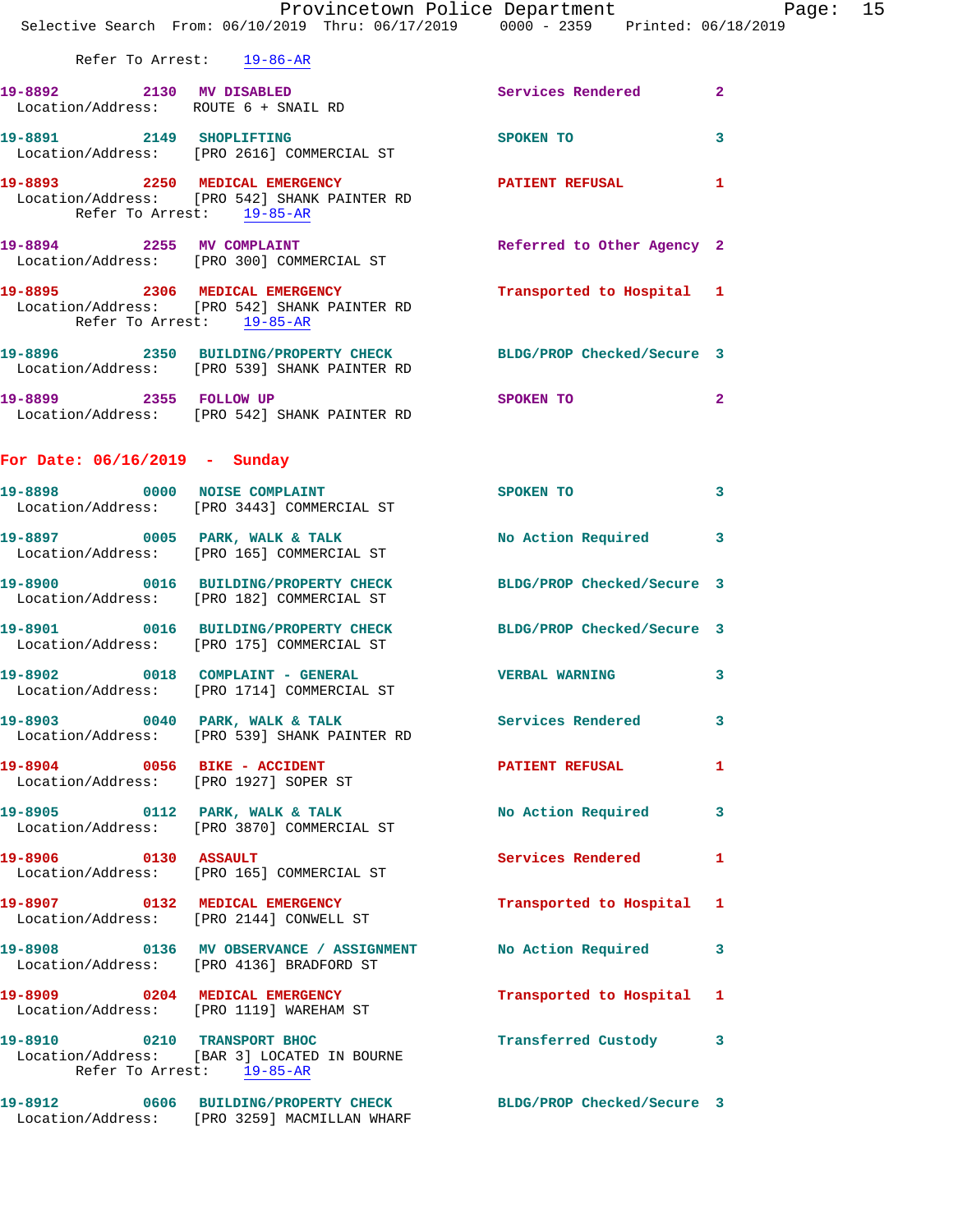|                                                               | Provincetown Police Department Page: 16<br>Selective Search From: 06/10/2019 Thru: 06/17/2019   0000 - 2359   Printed: 06/18/2019 |                                         |              |  |
|---------------------------------------------------------------|-----------------------------------------------------------------------------------------------------------------------------------|-----------------------------------------|--------------|--|
|                                                               | 19-8913 0649 MEDICAL EMERGENCY<br>Location/Address: [PRO 943] HARRY KEMP WAY                                                      | Transported to Hospital 1               |              |  |
|                                                               | 19-8914 0724 FLIGHT COVERAGE<br>Location/Address: [PRO 516] RACE POINT RD                                                         | Services Rendered 3                     |              |  |
| Location/Address: COMMERCIAL ST                               | 19-8915 0830 LOST PROPERTY                                                                                                        | Services Rendered 3                     |              |  |
|                                                               | 19-8916 0951 MEDICAL EMERGENCY Transported to Hospital 1<br>Location/Address: [PRO 440] HARRY KEMP WAY                            |                                         |              |  |
| Location/Address: COMMERCIAL ST                               | 19-8917 0955 ALARM - GENERAL                                                                                                      | Referred to Other Agency 1              |              |  |
|                                                               | 19-8918 1008 NOISE COMPLAINT<br>Location/Address: [PRO 3714] BAYBERRY AVE                                                         | Could Not Locate 3                      |              |  |
|                                                               | 19-8919 1034 MEDICAL EMERGENCY<br>Location/Address: [PRO 440] HARRY KEMP WAY                                                      | Transported to Hospital 1               |              |  |
|                                                               | 19-8922 1137 MEDICAL EMERGENCY<br>Location: PROVINCETOWN FIRE DEPARTMENT                                                          | PATIENT REFUSAL 1                       |              |  |
|                                                               | 19-8924 1208 PARK, WALK & TALK<br>Location/Address: [PRO 3870] COMMERCIAL ST                                                      | Services Rendered 3                     |              |  |
| 19-8925 1212 ANIMAL CALL<br>Location/Address: JEROME SMITH RD |                                                                                                                                   | Referred to Other Agency 2              |              |  |
|                                                               | 19-8926 1215 LOST PROPERTY<br>Location/Address: [PRO 80] CARVER ST                                                                | Services Rendered 3                     |              |  |
|                                                               | 19-8928 1234 MEDICAL EMERGENCY<br>Location/Address: [PRO 440] HARRY KEMP WAY                                                      | Transported to Hospital 1               |              |  |
|                                                               | 19-8929 1237 MEDICAL EMERGENCY Transported to Hospital 1<br>Location/Address: [PRO 781] CAPTAIN BERTIES WAY                       |                                         |              |  |
|                                                               | 19-8931 1245 LOST PROPERTY<br>Location/Address: [PRO 221] COMMERCIAL ST                                                           | Services Rendered 3                     |              |  |
|                                                               | 19-8932 1333 911 - GENERAL<br>Location/Address: [PRO 2885] COMMERCIAL ST                                                          | SPOKEN TO                               | $\mathbf{1}$ |  |
| 19-8933 1515 911 - GENERAL                                    | Location/Address: [PRO 3670] SHANK PAINTER RD                                                                                     | SPOKEN TO DESCRIPTION OF REAL PROPERTY. | 1            |  |
|                                                               | 19-8934 1558 911 - GENERAL<br>Location/Address: [PRO 242] COMMERCIAL ST                                                           | SPOKEN TO                               | 1            |  |
|                                                               | 19-8935 1753 MV OBSERVANCE / ASSIGNMENT Services Rendered 3<br>Location/Address: [PRO 3670] SHANK PAINTER RD                      |                                         |              |  |
|                                                               | 19-8936 1807 ALARM - FIRE<br>Location/Address: [PRO 2558] BRADFORD ST                                                             | False Alarm                             | $\mathbf{1}$ |  |
|                                                               | 19-8937 1816 PARKING COMPLAINT<br>Location/Address: CENTRAL ST + COMMERCIAL ST                                                    | Services Rendered 3                     |              |  |
|                                                               | 19-8938 1832 MEDICAL EMERGENCY<br>Location/Address: [PRO 2558] BRADFORD ST                                                        | PATIENT REFUSAL 1                       |              |  |
|                                                               | 19-8940 1841 TRESPASS<br>Location/Address: [PRO 312] COMMERCIAL ST                                                                | SPOKEN TO                               | $\mathbf{2}$ |  |
|                                                               | 19-8939 1842 BUILDING/PROPERTY CHECK Services Rendered 3<br>Location/Address: [PRO 2483] COMMERCIAL ST                            |                                         |              |  |
| 19-8941 1946 MV STOP                                          | Location/Address: [PRO 2141] COMMERCIAL ST                                                                                        | VERBAL WARNING 3                        |              |  |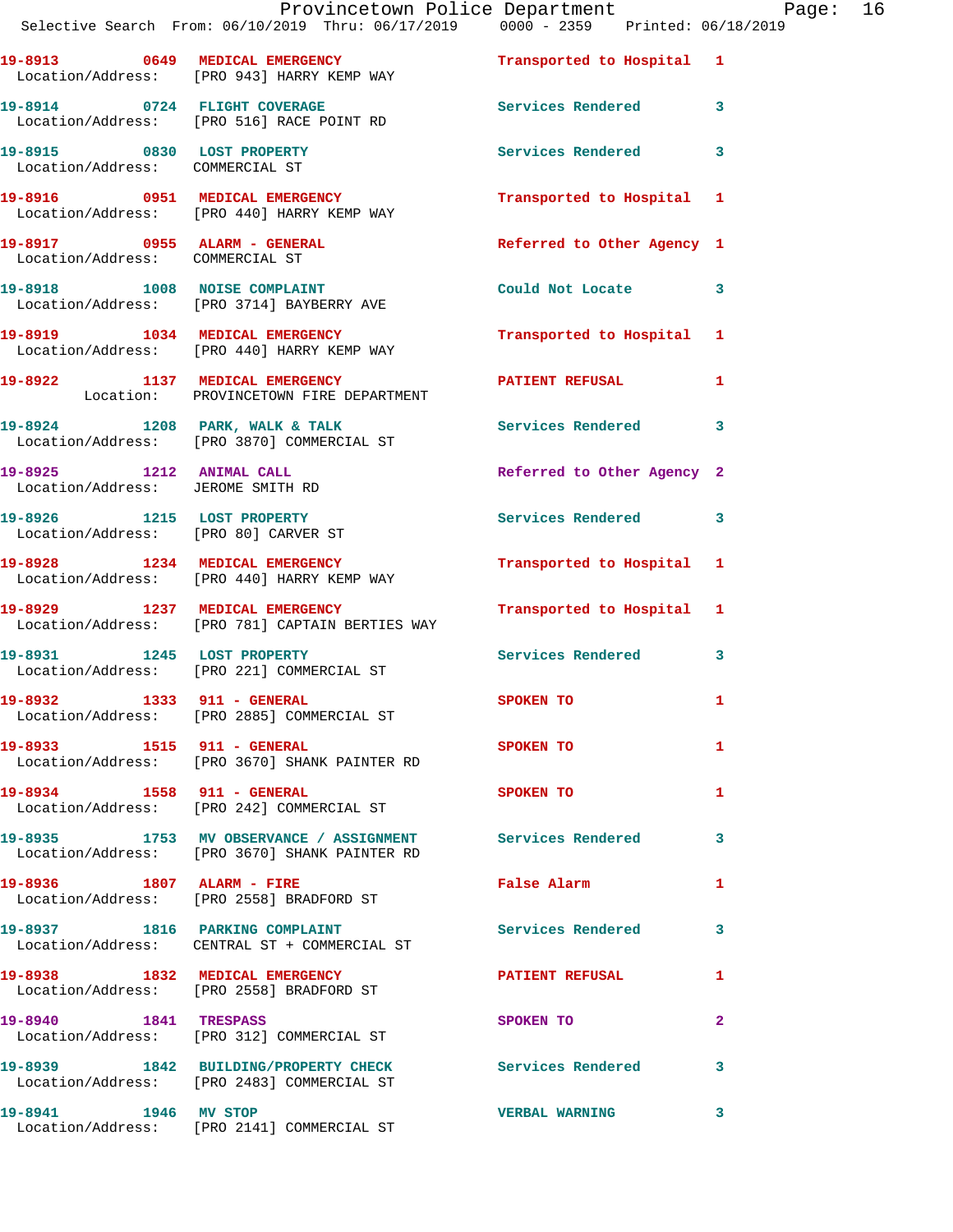Refer To Citation: 19-589-CN

19-8943 1957 LOST PROPERTY **1988** Services Rendered 3 Location/Address: [PRO 444] HIGH POLE HILL **19-8942 2002 MV OBSERVANCE / ASSIGNMENT VERBAL WARNING 3**  Location/Address: ROUTE 6 + SNAIL RD **19-8946 2021 MV STOP VERBAL WARNING 3**  Location/Address: ROUTE 6 + SNAIL RD Refer To Citation: 19-590-CN

**19-8948 2114 BUILDING/PROPERTY CHECK BLDG/PROP Checked/Secure 3**  Location/Address: [PRO 2737] COMMERCIAL ST **19-8949 2131 MV STOP VERBAL WARNING 3** 

 Location/Address: COURT ST + BRADFORD ST Refer To Citation: 19-591-CN **19-8950 2149 BUILDING/PROPERTY CHECK Services Rendered 3**  Location/Address: [PRO 3259] MACMILLAN WHARF

**19-8951 2159 BUILDING/PROPERTY CHECK Services Rendered 3**  Location/Address: [PRO 2481] TREMONT ST

**19-8952 2206 BUILDING/PROPERTY CHECK Services Rendered 3**  Location/Address: [PRO 2490] PROVINCELANDS RD

**19-8953 2217 MV STOP VERBAL WARNING 3**  Location/Address: [PRO 539] SHANK PAINTER RD Refer To Citation: 19-592-CN **19-8954 2220 MEDICAL EMERGENCY PATIENT REFUSAL 1**  Location/Address: [PRO 542] SHANK PAINTER RD 19-8955 2329 MV HIT & RUN Services Rendered 2 Location/Address: [PRO 2704] COMMERCIAL ST

**19-8956 2342 NOISE COMPLAINT SPOKEN TO 3**  Location/Address: [PRO 1782] BRADFORD ST

## **For Date: 06/17/2019 - Monday**

|                                        | Location/Address: [PRO 1638] COMMERCIAL ST                                                                      | BLDG/PROP Checked/Secure 3 |                         |
|----------------------------------------|-----------------------------------------------------------------------------------------------------------------|----------------------------|-------------------------|
| Location/Address: ROUTE 6              | 19-8958       0048   MV OBSERVANCE / ASSIGNMENT       Services Rendered                                         |                            | $\mathbf{3}$            |
|                                        | 19-8959 0058 ASSIST CITIZEN<br>Location/Address: [PRO 284] COMMERCIAL ST                                        | Services Rendered          | $\overline{\mathbf{3}}$ |
| Location/Address: [PRO 94] BRADFORD ST | 19-8960       0104   MV OBSERVANCE / ASSIGNMENT      Services Rendered                                          |                            | $\mathbf{3}$            |
|                                        | 19-8961 0107 BUILDING/PROPERTY CHECK<br>Location/Address: [PRO 2494] BRADFORD ST                                | <b>Services Rendered</b>   | $\overline{3}$          |
| Location/Address: [PRO 94] BRADFORD ST |                                                                                                                 |                            | $\mathbf{3}$            |
| Location/Address: [PRO 3440] ROUTE 6   | 19-8963       0145   MV OBSERVANCE / ASSIGNMENT      Services Rendered                                          |                            | $\mathbf{3}$            |
|                                        | 19-8964 0203 BUILDING/PROPERTY CHECK BLDG/PROP Checked/Secure 3<br>Location/Address: [PRO 530] SHANK PAINTER RD |                            |                         |
|                                        | 19-8965 0253 MEDICAL EMERGENCY<br>Location/Address: [PRO 3670] SHANK PAINTER RD                                 | Transported to Hospital 1  |                         |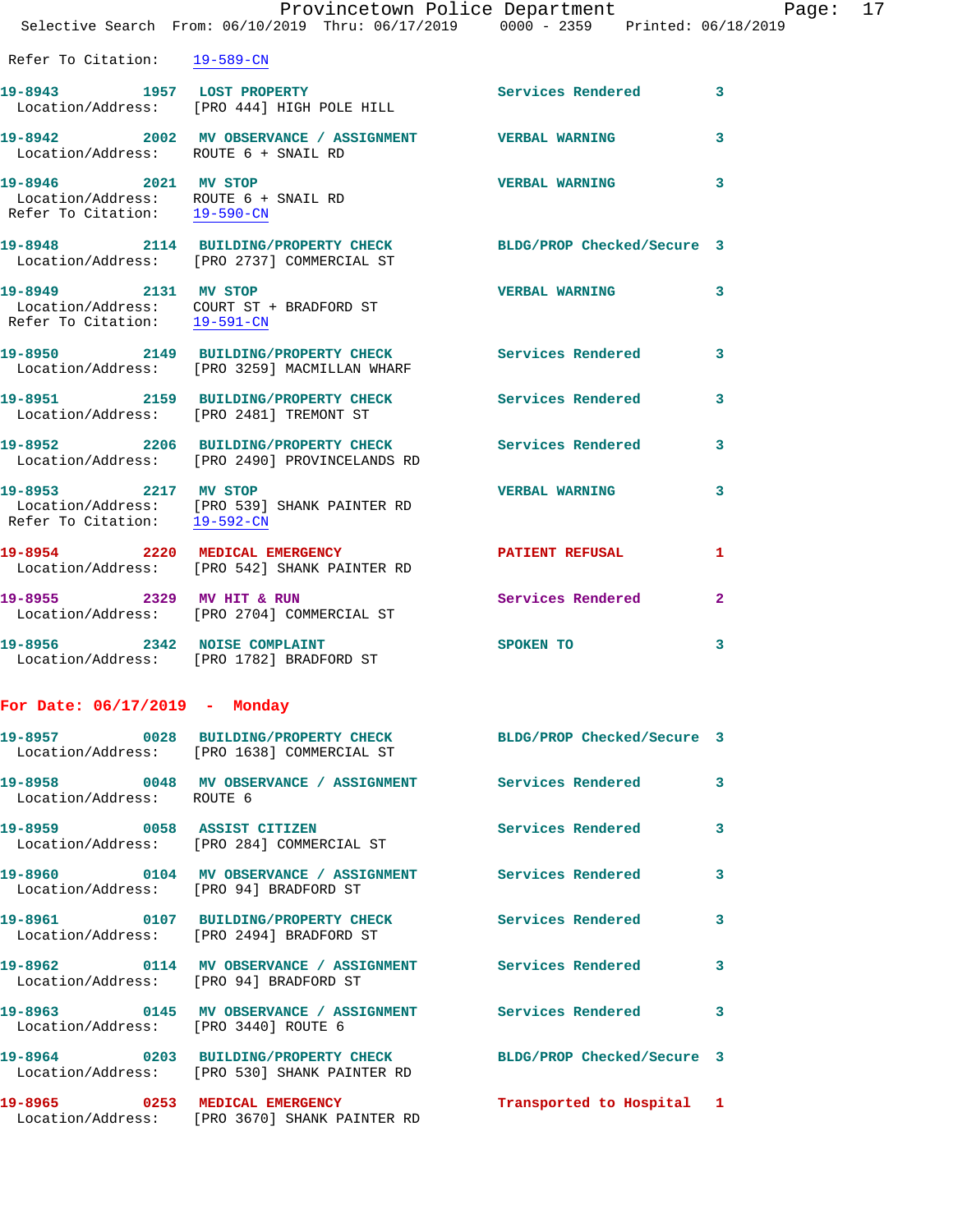|                                | Provincetown Police Department Page: 18<br>Selective Search From: $06/10/2019$ Thru: $06/17/2019$ 0000 - 2359 Printed: $06/18/2019$ |                            |              |  |
|--------------------------------|-------------------------------------------------------------------------------------------------------------------------------------|----------------------------|--------------|--|
|                                | 19-8966 0310 ASSIST CITIZEN<br>Location/Address: BRADFORD ST + RYDER ST                                                             | Services Rendered 3        |              |  |
|                                | 19-8967 0525 BUILDING/PROPERTY CHECK BLDG/PROP Checked/Secure 3<br>Location/Address: [PRO 3259] MACMILLAN WHARF                     |                            |              |  |
|                                | 19-8968 0550 SERVICE CALL - POLICE Services Rendered 3<br>Location/Address: [PRO 516] RACE POINT RD                                 |                            |              |  |
|                                | 19-8969 0613 PARK, WALK & TALK STARE Services Rendered 3<br>Location/Address: [PRO 3870] COMMERCIAL ST                              |                            |              |  |
|                                | 19-8970 0806 MV COLLISION<br>Location/Address: [PRO 539] SHANK PAINTER RD<br>Refer To Accident: 19-38-AC                            | Services Rendered 1        |              |  |
| Location/Address: ATLANTIC AVE | 19-8971 0830 ALARM - GENERAL Services Rendered 1                                                                                    |                            |              |  |
|                                | 19-8972 0833 INJURED TURTLE<br>Location/Address: [PRO 542] SHANK PAINTER RD                                                         | Referred to Other Agency 2 |              |  |
|                                | 19-8973 0957 SERVICE CALL - POLICE Services Rendered 3<br>Location/Address: [PRO 781] CAPTAIN BERTIES WAY                           |                            | 1            |  |
|                                | 19-8977 1024 LOST JEEP KEY 100 Services Rendered 3<br>Location/Address: [PRO 542] SHANK PAINTER RD                                  |                            |              |  |
|                                | 19-8976 1035 ANIMAL CALL<br>Location/Address: [PRO 1812] KINGS WAY                                                                  | Services Rendered 2        |              |  |
|                                | 19-8978 1048 BUILDING/PROPERTY CHECK BLDG/PROP Checked/Secure 3<br>Location/Address: [PRO 3033] COMMERCIAL ST                       |                            |              |  |
|                                | 19-8981 1113 PARKING COMPLAINT<br>Location/Address: PEARL ST + BREWSTER ST                                                          | GONE ON ARRIVAL 3          |              |  |
|                                | 19-8982 1225 PARK, WALK & TALK<br>Location/Address: [PRO 105] COMMERCIAL ST                                                         | Services Rendered 3        |              |  |
|                                | 19-8983 1341 BUILDING/PROPERTY CHECK BLDG/PROP Checked/Secure 3<br>Location/Address: [PRO 539] SHANK PAINTER RD                     |                            |              |  |
|                                | 19-8985 1413 ANIMAL CALL<br>Location/Address: [PRO 581] BRADFORD ST                                                                 | <b>Services Rendered</b> 2 |              |  |
|                                | 19-8986 1515 MEDICAL EMERGENCY 1 Services Rendered 1<br>Location/Address: [PRO 542] SHANK PAINTER RD                                |                            |              |  |
|                                | 19-8987 1522 MEDICAL EMERGENCY<br>Location/Address: [PRO 3670] SHANK PAINTER RD                                                     | Transported to Hospital 1  |              |  |
|                                | 19-8988 1538 MV OBSERVANCE / ASSIGNMENT Services Rendered 3<br>Location/Address: [PRO 3430] COMMERCIAL ST                           |                            |              |  |
|                                | 19-8989 1546 BUILDING/PROPERTY CHECK Services Rendered 3<br>Location/Address: [PRO 3259] MACMILLAN WHARF                            |                            |              |  |
|                                | 19-8990 1610 BUILDING/PROPERTY CHECK Services Rendered 3<br>Location/Address: [PRO 2977] COMMERCIAL ST                              |                            |              |  |
|                                | 19-8991 1622 LARCENY / FORGERY / FRAUD Services Rendered 2<br>Location/Address: [PRO 37] BRADFORD ST                                |                            |              |  |
|                                | 19-8993 1711 MV STOP<br>Location/Address: [PRO 2518] ROUTE 6                                                                        | SPOKEN TO                  | 3            |  |
| 19-8994 1807 ANIMAL CALL       | Location/Address: [PRO 3296] SHANK PAINTER RD                                                                                       | Services Rendered          | $\mathbf{2}$ |  |
|                                | 19-8996 2007 MV COMPLAINT                                                                                                           | <b>SPOKEN TO</b>           | $\mathbf{2}$ |  |